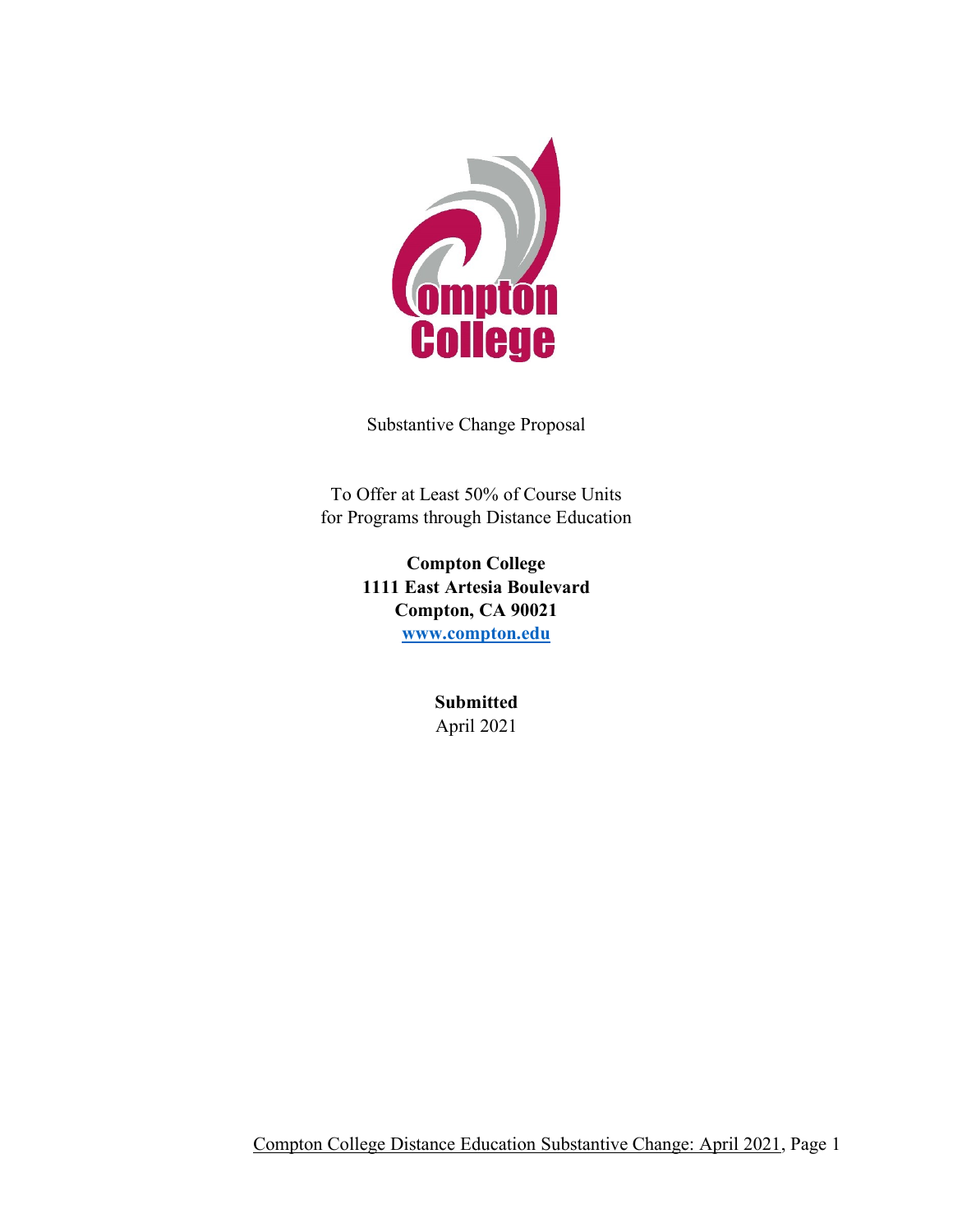## **Table of Contents**

| A. Standard I: Mission, Academic Quality and Institutional Effectiveness, and Integrity |  |
|-----------------------------------------------------------------------------------------|--|
|                                                                                         |  |
|                                                                                         |  |
|                                                                                         |  |
|                                                                                         |  |
| B: Standard II: Student Learning Programs and Support Services                          |  |
| B.1 Ensuring "Regular and Effective Interaction" between Students and Instructors7      |  |
|                                                                                         |  |
| C. Standard III: Resources                                                              |  |
| C.1 Human Resources: Description of Staffing Plan in Support of Distance Education 15   |  |
|                                                                                         |  |
| C.3 Technology: Infrastructure to Support Distance Education Offerings and Student      |  |
|                                                                                         |  |
| D. Standard IV: Leadership and Governance                                               |  |
| D.1 Leadership and Governance Oversight for Maintaining Academic Quality and            |  |
|                                                                                         |  |
|                                                                                         |  |
|                                                                                         |  |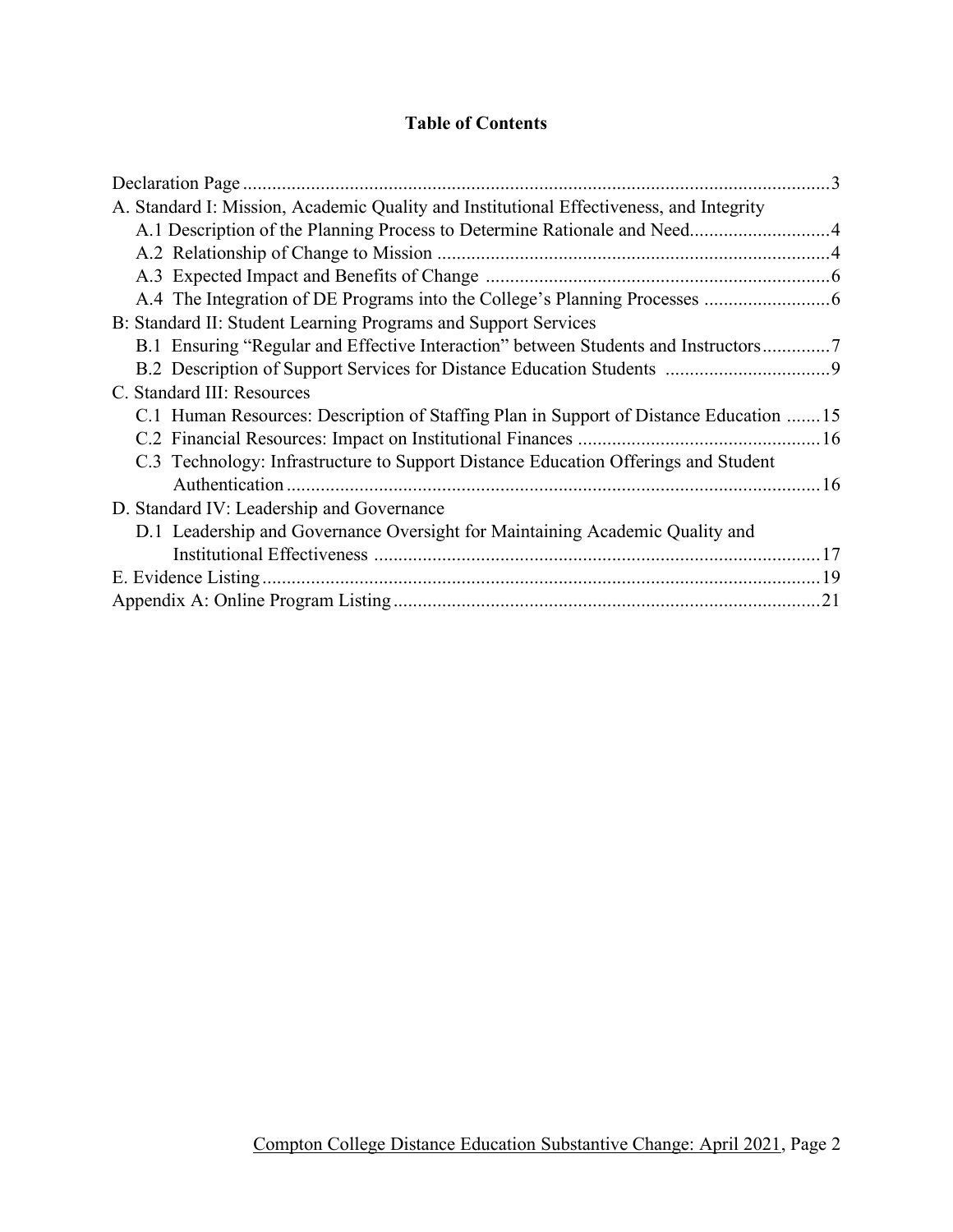## Compton College Substantive Change Report

April, 2021

- To: Accrediting Commission for Community and Junior Colleges Western Association of Schools and Colleges
- From: Compton College Office of the President/CEO 1111 East Artesia Boulevard Compton, CA 90021

This Substantive Change Report is submitted to ACCJC/WASC for the purpose of requesting approval of the *Programs Where 50% or More of the Coursework is Available through a Mode of Distance or Electronic Delivery*.

We certify that this Substantive Change Report accurately reflects the status of Distance Education at the College.

Signed:

Sonia Lopez, (President, Board of Trustees, Compton Community College District)

Keith Curry, Ed.D., (President/CEO, Compton College)

Sheri Berger, (Vice President Academic Affairs, Compton College)

Lauren Sosenko, (Accreditation Liaison Officer, Compton College)

Minodora Moldoveanu, Ed.D., (Academic Senate President, Compton College)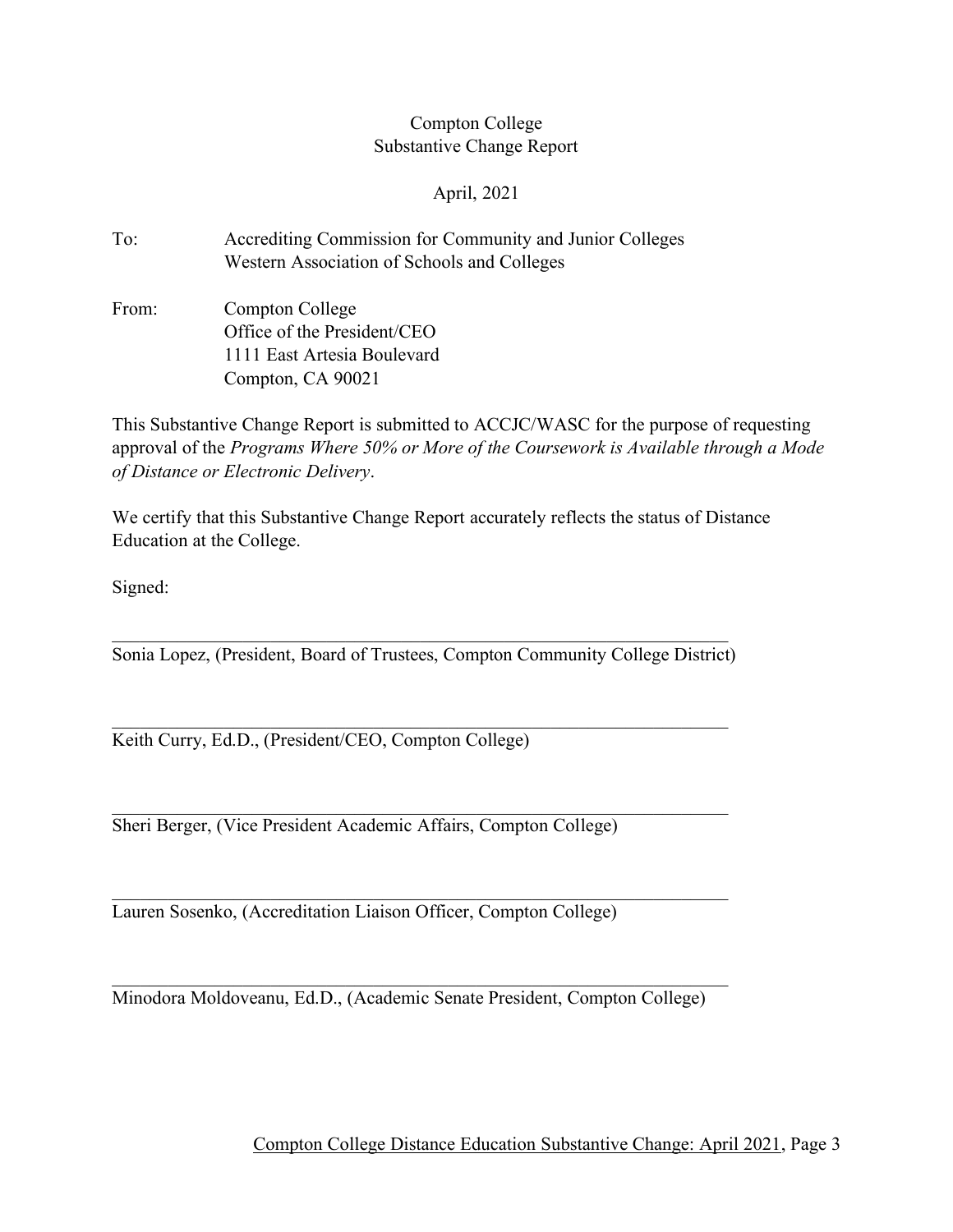## **A: Standard I: Mission, Academic Quality and Institutional Effectiveness, and Integrity**

#### **A.1 Description of the Planning Process to Determine Rationale and Need**

Compton College first identified a new focus on the development of its distance education (DE) offerings and support services in the 2017 Quality Focus Essay [\(EV.1\)](http://www.compton.edu/campusinformation/accreditation/DESubstantiveChange_Evidence/EV1.pdf). The Quality Focus Essay identified three major projects around organizational management, increasing online student success, and promoting student awareness and support around DE offerings at the College. Since 2017, the College has worked diligently to develop a robust distance education program.

Although significant work had been completed in the development of the College's DE program, the 2020 COVID-19 pandemic accelerated the need to move entire programs online in order to continue offering courses to the campus community. By April 2020, the College shifted to offering its courses online; however, since the COVID-19 pandemic has been ongoing for nearly a year, and the College needs to continue offering courses and programs online, this Substantive Change is needed.

Since the Los Angeles County Health Department determined that schools in Los Angeles County must close, the College has had to develop a plan to determine how best to train its faculty and staff to shift to an online learning environment. The College's immediate response to the COVID-19 pandemic's effect on course offerings was to consult with the Academic Senate, the Curriculum Committee, the Distance Education Advisory Committee (DEAC), and Student Services [\(EV.2,](http://www.compton.edu/campusinformation/accreditation/DESubstantiveChange_Evidence/EV2.pdf) [EV.3\)](http://www.compton.edu/campusinformation/accreditation/DESubstantiveChange_Evidence/EV3.pdf). Regular meetings between campus faculty constituent groups and campus administrators resulted in agreeing to move programs online and increasing online support services for students in this community that are further disproportionally impacted by campus closures [\(EV.4\)](http://www.compton.edu/campusinformation/accreditation/DESubstantiveChange_Evidence/EV4.pdf).

## **A.2 Relationship of Change to Mission**

Compton College's distance education program reflects the College's mission through the Mission Statement and Strategic Initiatives:

#### MISSION STATEMENT

Compton College is a welcoming and inclusive community where diverse students are supported to pursue and attain student success. Compton College provides solutions to challenges, utilizes the latest techniques for preparing the workforce and provides clear pathways for completion of programs of study, transition to a university, and securing living-wage employment.

## COMPTON COLLEGE STRATEGIC INITIATIVES

- Improve recruitment, enrollment, retention, and completion rates for our students.
- Support the success of all students to meet their education and career goals.
- Support the success of students through the use of technology.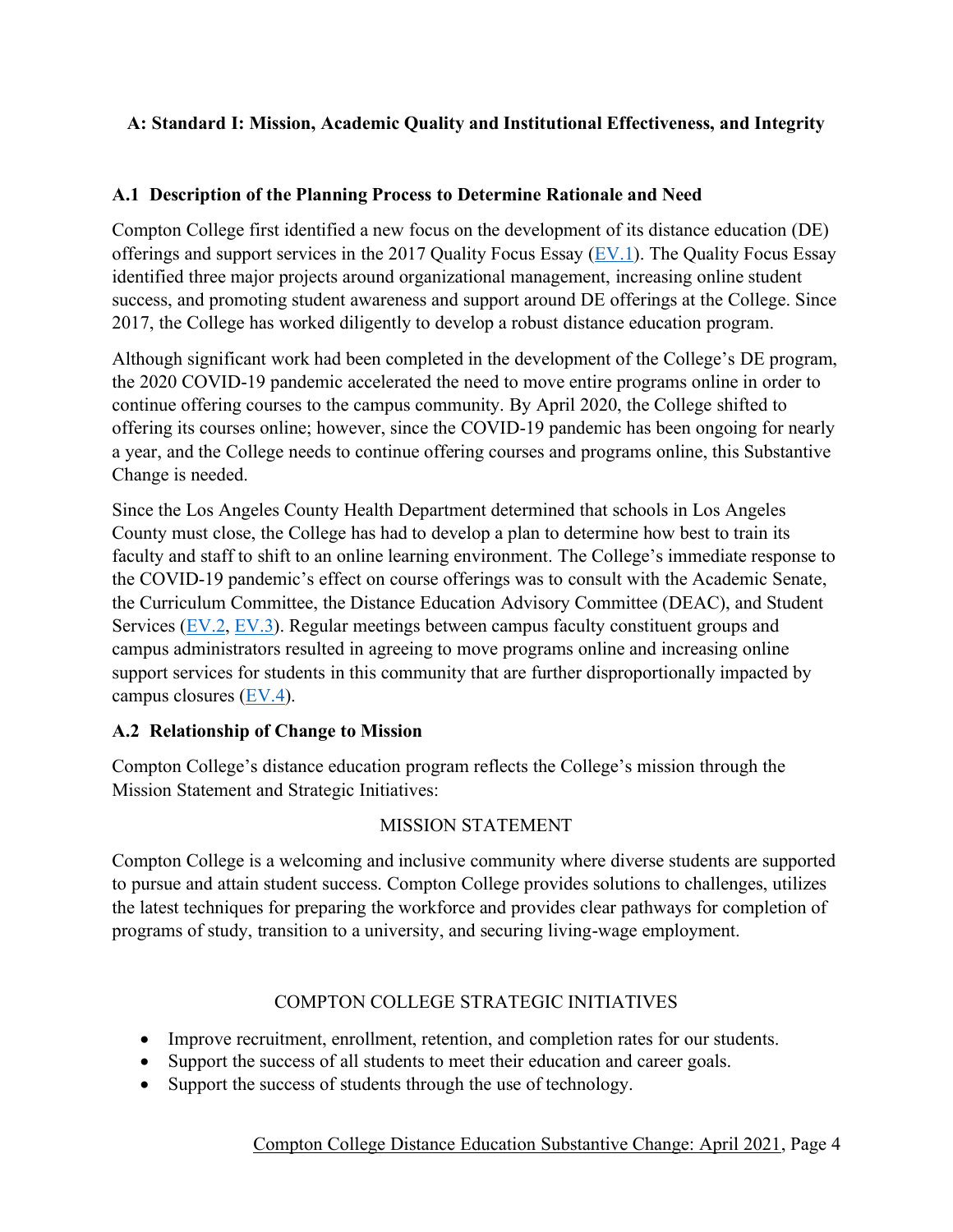- Offer excellent programs that lead to degrees and certificates in Allied Health and Technical fields.
- Establish partnerships in the community and with the K-12 schools.

The DE program at Compton College reflects the College's Mission Statement by providing solutions to not only the current challenges of the COVID-19 pandemic, but also in providing access for those students that might otherwise not be able to attend traditional face-to-face courses. Furthermore, the College prides itself on providing free or low-cost technological resources to students so that they can complete rigorous coursework in a timely manner, consistent with their academic and career goals [\(EV.5\)](http://www.compton.edu/campusinformation/accreditation/DESubstantiveChange_Evidence/EV5.pdf).

The DE program also embodies the College's Strategic Initiatives.

Improve recruitment, enrollment, retention, and completion rates for our students: Recruitment, enrollment, and retention are all significant parts of the distance education program, as these factor into increased completion rates for students. As mentioned in the Enrollment Management Plan, student outreach coordinators communicate DE course offerings to prospective students, as well as the flexibility that comes with taking courses online [\(EV.6\)](http://www.compton.edu/campusinformation/accreditation/DESubstantiveChange_Evidence/EV6.pdf). Additionally, all students enrolled in online courses are encouraged to take *AS60: Strategies for Success in Distance Education* and are directed to the DE webpage, where there are student resources available [\(EV.7,](http://www.compton.edu/campusinformation/accreditation/DESubstantiveChange_Evidence/EV7.pdf) [EV.8\)](http://www.compton.edu/campusinformation/accreditation/DESubstantiveChange_Evidence/EV8.pdf).

Support the success of all students to meet their education and career goals: Student support services through the library, the Student Success Center, and counseling department all work to ensure that students have individualized instruction that meet their educational needs and career goals. Since the implementation of guided pathways, Compton College has adopted a case management approach to counseling services, where teaching faculty and counseling faculty work together to maintain regular and effective contact through Canvas, the College's learning management system (LMS), CRM Advise, the College's early alert system, and Cranium Café  $(EV.9, EV.10)$  $(EV.9, EV.10)$ . Through the implementation of Early Alert, students who may be struggling to succeed in their courses will be contacted and supported early on, thereby increasing the opportunity for successful completion of coursework and educational goals [\(EV.11\)](http://www.compton.edu/campusinformation/accreditation/DESubstantiveChange_Evidence/EV11.pdf).

Support the success of students through the use of technology: As previously mentioned, the College provides both hardware and software technological support. Specifically, beginning in spring 2020, the College purchased 1400 laptops and hotspots for students in need  $(EV.12)$ . The Laptop Loan Program is an on-going service available to all Compton College students. All laptops come equipped with up-to-date software, including Office 365, so that students can easily access their MyCompton portals for email communications with professors and counselors. Moreover, beginning spring 2021, the College will be providing headsets to students so that they can work more effectively  $(EV.13)$ . Finally, the Distance Education Department offers technical support for students struggling with hardware, software including software provided by the State Chancellor's Office, or LMS issues [\(EV.14\)](http://www.compton.edu/campusinformation/accreditation/DESubstantiveChange_Evidence/EV14.pdf).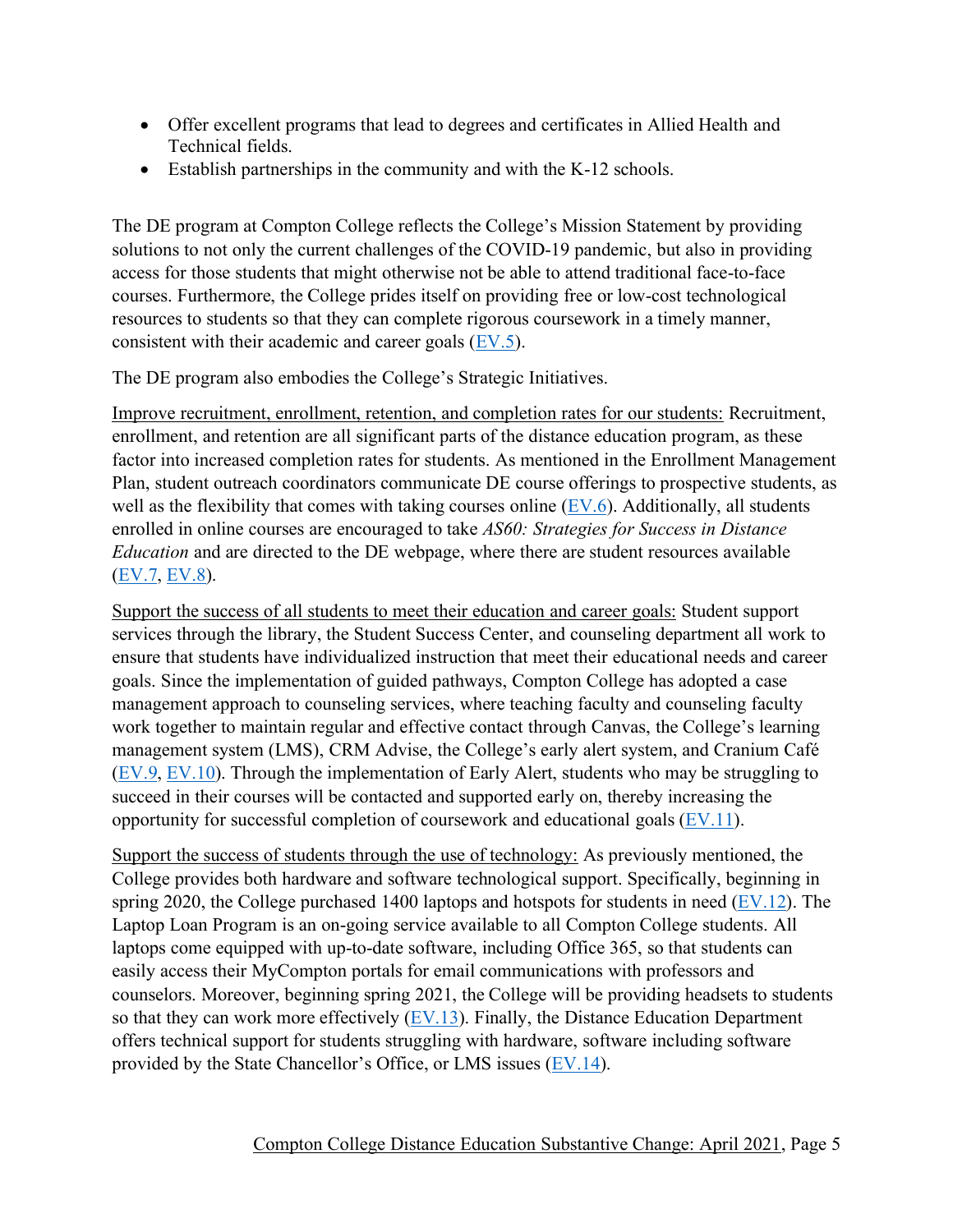Offer excellent programs that lead to degrees and certificates in Allied Health and Technical fields: Although a vast majority of course offerings are online, due to the COVID-19 pandemic, this has not swayed the quality of programs. Faculty are engaged in communities of practice, professional development, and are seeking new support programs and services for Allied Health and CTE students [\(EV.15\)](http://www.compton.edu/campusinformation/accreditation/DESubstantiveChange_Evidence/EV15.pdf). At this time, the College offers both hybrid courses and fully online courses for Allied Health and CTE students. Example of programs that have begun to convert course offerings to a completely online format include Cosmetology and Machine Tool Technology. Although courses in various CTE programs, like Cosmetology, are synchronous and use Zoom in response to the COVID-19 pandemic, faculty are determining strategies to either keep programs online or to reinstate online learning should there be additional waves of the current pandemic or should the College encounter another pandemic or natural disaster in the future.

Establish partnerships in the community and with the K-12 schools: Compton College has partnership agreements in place with all local school districts and continues to offer collegiatelevel courses online  $(EV.16)$ . In addition, regular meetings, such as the monthly Compton Partnership Committee meetings continue to take place; Compton College constituent groups work together with local high school districts to discuss the needs of students in an online environment and determine strategies to support student success [\(EV.17\)](http://www.compton.edu/campusinformation/accreditation/DESubstantiveChange_Evidence/EV17.pdf).

# **A.3 Expected Impact and Benefits of Change**

Because the College has already begun significant work on the development of a Distance Education Department, ongoing faculty and staff professional development, and increased online course offerings, no negative impact is expected on the quality of courses or programmatic outcomes. The benefits to students, however, are significant. As of fall 2019, 64% of students enrolled are 24 and under, up from 62% in fall 2018 [\(EV.18\)](http://www.compton.edu/campusinformation/accreditation/DESubstantiveChange_Evidence/EV18.pdf). By increasing the number of course offerings and available certificates and degrees online, students can remain on track to graduate and transfer on time. Also, as of fall 2019, 74% of students are enrolled part-time [\(EV.19\)](http://www.compton.edu/campusinformation/accreditation/DESubstantiveChange_Evidence/EV19.pdf).

Offering classes and full programs online allows for more flexibility for those students that are working full-time or who have school-age children that might make attending on-campus classes a challenge. For a complete listing of current programs offered at Compton College, please see "Appendix A: Online Program Offering" at the end of this proposal.

Although the COVID-19 pandemic has essentially mandated that schools migrate their campus operations to an online platform, it is the intent of Compton College to maintain this momentum to continually improve its DE program and the support services offered to its students.

## **A.4 The Integration of DE Programs into the College's Planning Processes**

As mentioned in the 2017 Quality Focus Essay, Compton College recognizes the need for creating an organizational structure to foster accountability, transparency, and consistency in course delivery and instructional support  $(EV.1)$ . As such, the College embarked on the establishment of a fully functional Distance Education Advisory Committee (DEAC) in spring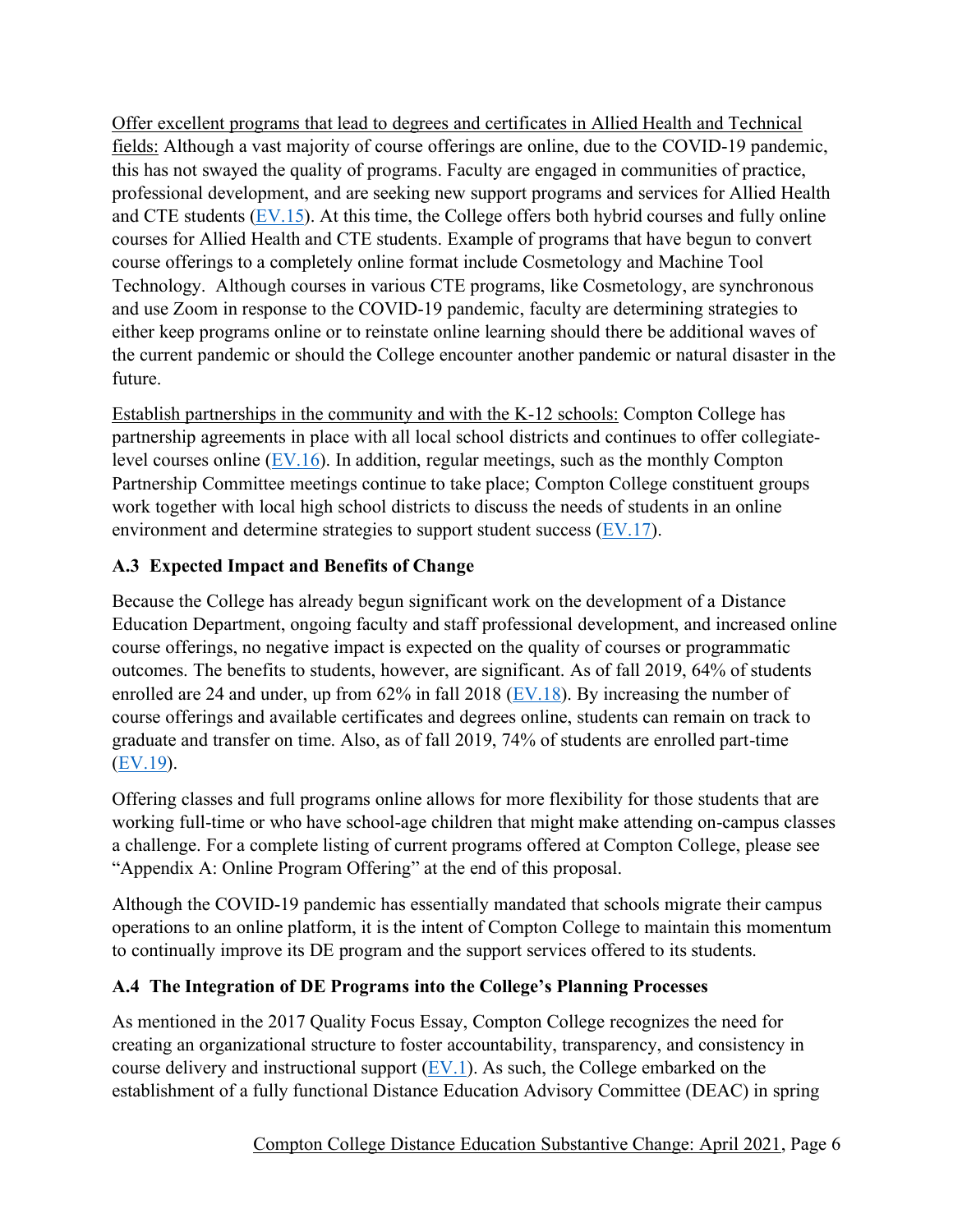2017, whose primary function was initially to create and maintain a systematic, centralized approach to online instruction [\(EV.1\)](http://www.compton.edu/campusinformation/accreditation/DESubstantiveChange_Evidence/EV1.pdf). A preliminary Compton College Distance Education Calendar was established, which detailed specific tasks surrounding the creation of a Distance Education Department [\(EV.20\)](http://www.compton.edu/campusinformation/accreditation/DESubstantiveChange_Evidence/EV20.pdf).

During a planning summit on March 1, 2019 [\(EV.21\)](http://www.compton.edu/campusinformation/accreditation/DESubstantiveChange_Evidence/EV21.pdf), Compton College faculty and staff reviewed the Institutional Set Goals and recommended that the College disaggregate course success rate for DE, which was subsequently integrated into the Institutional Set Goals approved by the Board of Trustees [\(EV.22\)](http://www.compton.edu/campusinformation/accreditation/DESubstantiveChange_Evidence/EV22.pdf) and continues to be evaluated annually by the College.

The 2017 Quality Focus Essay also centered on improving integrated planning at the College. The Core Planning Team was formed, and distance education planning quickly became a part of this team's conversations around the goals and needs relating to distance education and integrating them into the planning process. Furthermore, *Compton College's 2024 Comprehensive Master Plan* also reflects the College's commitment to the complete integration of distance education into its everyday operations. Specifically, distance education integration and support are reflected in the College's Strategic Initiatives and in facets of district plans:

- Enrollment Management
- Educational
- Staffing
- Technology
- Facilities

To further assist the College in effectively incorporating distance education into its integrated planning processes, the College participated in the Institutional Effectiveness Partnership Initiative (IEPI) beginning in 2019 ( $EV.23$ ). As a result of this IEPI support, the College successfully planned communication strategies, planned future hires, identified professional development needs, increased student support services, bolstered technological needs, and integrated strategic planning ideas around the adoption of and rolling out of Canvas, as well as budgetary needs related to the aforementioned [\(EV.24\)](http://www.compton.edu/campusinformation/accreditation/DESubstantiveChange_Evidence/EV24.pdf). Additionally, Compton College entered into a partnership with Calbright, which provides resource to renovate space for an online hub and support a percentage of the Distance Education Manager's salary during the first two years to staff the online hub. Calbright will share technology resources that will enhance our DE program and benefit students.

## **B: Standard II: Student Learning Programs and Support Services**

#### **B.1 Ensuring "Regular and Effective Interaction" between Students and Instructors**

Title 5 of the California Code of Regulations as well as the *Distance Education Guidelines for the California Community Colleges* mandate that "regular and effective contact" must take place. Specifically, Title 5, section 55204 states: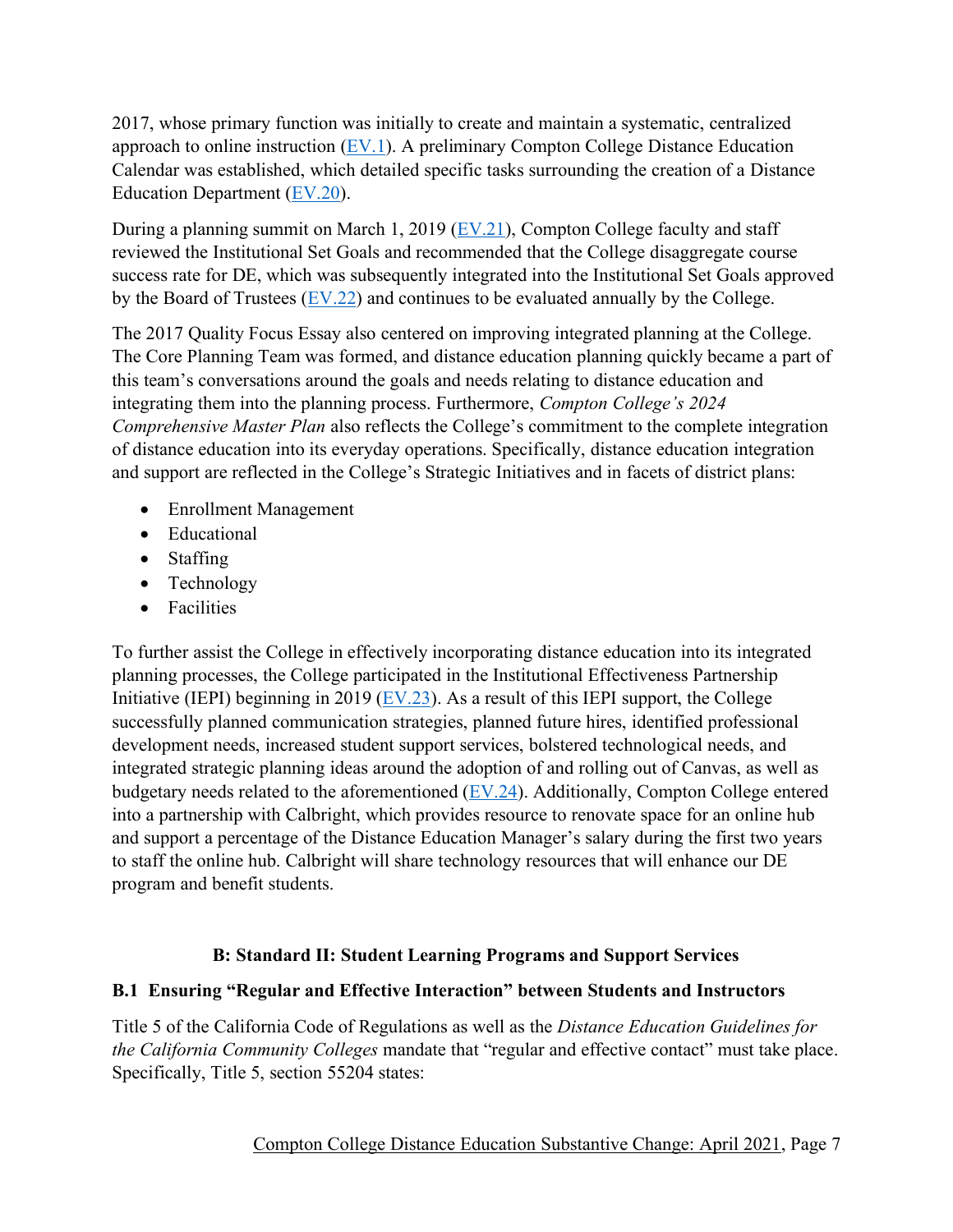Instructor Contact.

In addition to the requirements of section 55002 and any locally established requirements applicable to all courses, district governing boards shall ensure that:

- a. Any portion of a course conducted through distance education includes regular effective contact between instructor and students, and among students, either synchronously or asynchronously, through group or individual meetings, orientation and review sessions, supplemental seminar or study sessions, field trips, library workshops, telephone contact, voice mail, e-mail, or other activities. Regular effective contact is an academic and professional matter pursuant to sections 53200 et seq.
- b. Any portion of a course provided through distance education is conducted consistent with guidelines issued by the Chancellor pursuant to section 409 of the Procedures and Standing Orders of the Board of Governors.

Compton College understands that regular and effective contact distinguishes online courses from correspondence courses. The policy document "Distance Education Regular and Effective/Substantive Contact" was recommended by the Distance Education Advisory Committee on November 13, 2018 and approved by the Academic Senate on February 21, 2019 [\(EV.25,](http://www.compton.edu/campusinformation/accreditation/DESubstantiveChange_Evidence/EV25.pdf) [EV.26\)](http://www.compton.edu/campusinformation/accreditation/DESubstantiveChange_Evidence/EV26.pdf):

Regular and Effective/Substantive Guidelines

Establishing and maintaining regular, effective, and substantive contact is not only a Title 5 requirement, but also a practice that facilitates student-centered instruction and increases the achievement of student learning outcomes. All Distance Education instructors at Compton College will implement regular and effective/substantive contact using methods from each of the categories below.

Types of Regular Effective/Substantive Contact

It is a best practice for faculty to have contact with the online/hybrid instructor at least once per week in at least one of the following four ways in order to established regular and effective/substantive contact:

- 1. Instructor-Student
- 2. Student-Student
- 3. Student-Content
- 4. Student-Interface

Compton College ensures all students are authenticated through single sign-on through the MyCompton portal, as articulated in Administrative Regulation 4105: Distance Education [\(EV.27\)](http://www.compton.edu/campusinformation/accreditation/DESubstantiveChange_Evidence/EV27.pdf). Students enrolled in the College are issued a username and password based on their college identification information. Faculty engage students both synchronously and asynchronously as well as utilize the tools within Canvas.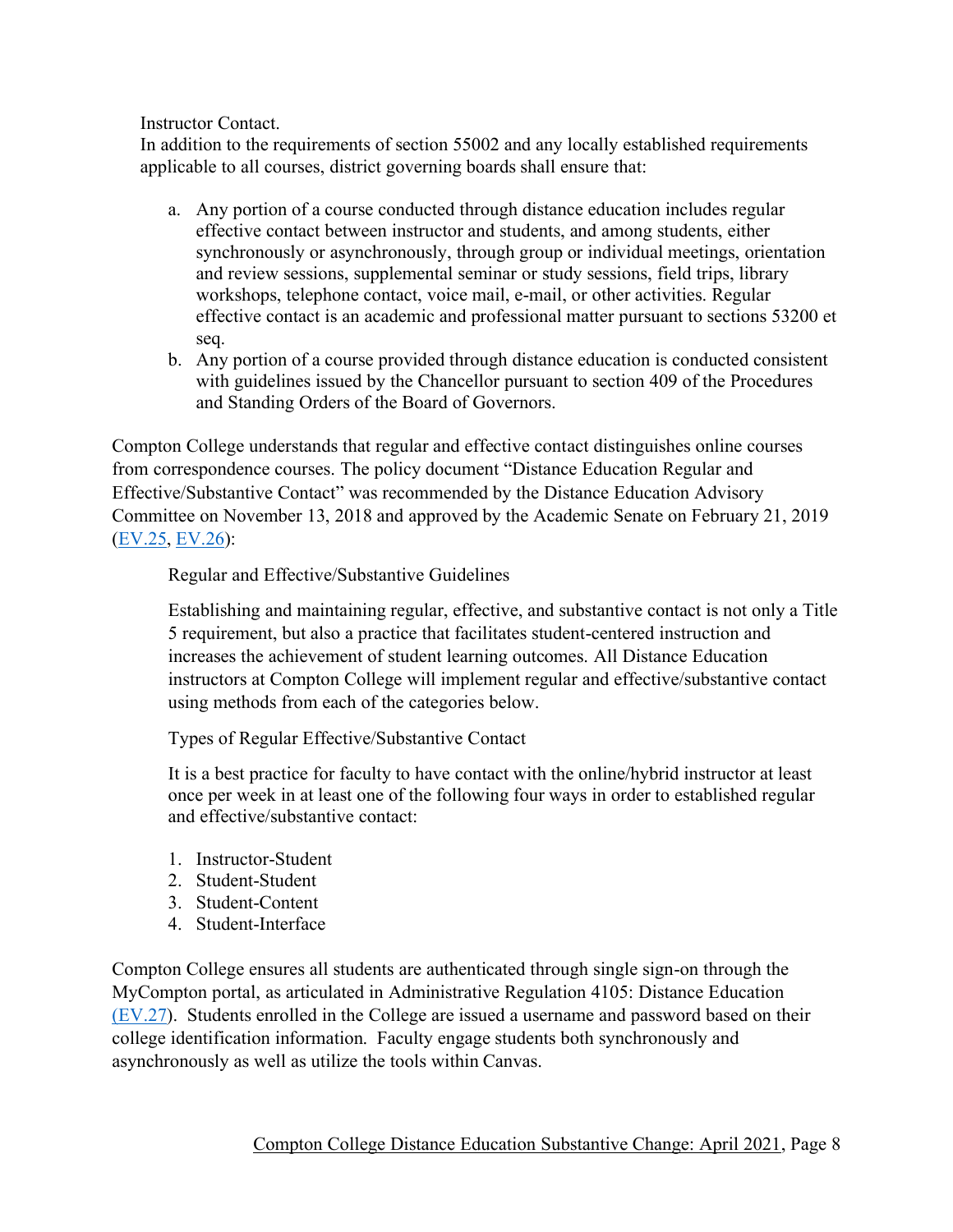The Distance Education Addendum, which is part of the course outline of record, indicates how faculty will meet student learning objectives in the online environment as well as types of student/instructor interactions that will be taking place. In order to ensure regular and effective contact is taking place, on-going professional development is offered; routine faculty mentoring and faculty peer review takes place through the Faculty Course Review Committee; and regular faculty evaluations, as negotiated in the collective bargaining agreement, that require an observation of regular and effective contact  $(EV.28, EV.29, EV.30)$  $(EV.28, EV.29, EV.30)$  $(EV.28, EV.29, EV.30)$ . These activities reflect the College's dedication to student retention and success in online courses. Further, memos were sent to all faculty on July 7, 2020 and February 10, 2021 from the Vice President of Academic Affairs indicating the expectations and possible methods to ensure regular effective contact [\(EV.31,](http://www.compton.edu/campusinformation/accreditation/DESubstantiveChange_Evidence/EV31.pdf) [EV.32\)](http://www.compton.edu/campusinformation/accreditation/DESubstantiveChange_Evidence/EV32.pdf).

#### **B.2 Description of Support Services for Distance Education Students**

Support services for distance education students are at the forefront of the distance education program at Compton College. Accessible from the College's homepage, the DE webpage is a one-stop shop for student needs  $(EV.33)$ . Specifically, students can access distance education resources, ranging from technical support to quick links that direct them to various departments on campus.

As mentioned in the 2021 Midterm Report, the College installed the student hub Cranium Café into Canvas in spring 2020, allowing for seamless connection to student services and other campus departments, such as the Office of Financial Aid and Admissions and Records [\(EV.34,](http://www.compton.edu/campusinformation/accreditation/DESubstantiveChange_Evidence/EV34.pdf) [EV.35\)](http://www.compton.edu/campusinformation/accreditation/DESubstantiveChange_Evidence/EV35.pdf). Moreover, NetTutor was also installed into Canvas, along with a roster of tutors organized by subject  $(EV.36)$ . Students can also access the library or chat with a librarian through Cranium Café in Canvas. Additionally, programs such as Proctorio were adopted and installed into Canvas for test-taking needs, while Labster and other virtualization software helps faculty facilitate effective online laboratory courses [\(EV.37,](http://www.compton.edu/campusinformation/accreditation/DESubstantiveChange_Evidence/EV37.pdf) [EV.38\)](http://www.compton.edu/campusinformation/accreditation/DESubstantiveChange_Evidence/EV38.pdf). Finally, Blackboard Ally addresses the need for managing accessibility across all Canvas courses [\(EV.39\)](http://www.compton.edu/campusinformation/accreditation/DESubstantiveChange_Evidence/EV39.pdf).

Support services for distance education students also includes:

- **Online Orientation:** The Compton College orientation is only offered online via the *MyCompton* portal. Students must have activated their Compton College student email account to access the online orientation. The orientation is available to both new and continuing students 24 hours a day, 7 days a week.
- **Student Success Center:** The College has a dedicated center focused on academic support for students. Some of their services include:
	- o Online (Zoom Conference-based) tutoring from local tutors in the following subjects: math, English, science, ESL, and Spanish. All tutoring schedules are available on the SSC webpage. Students can also access SSC tutoring schedules in Canvas ("Tutoring Services" option on main navigation bar or the Virtual SSC Module that instructors embed into their course).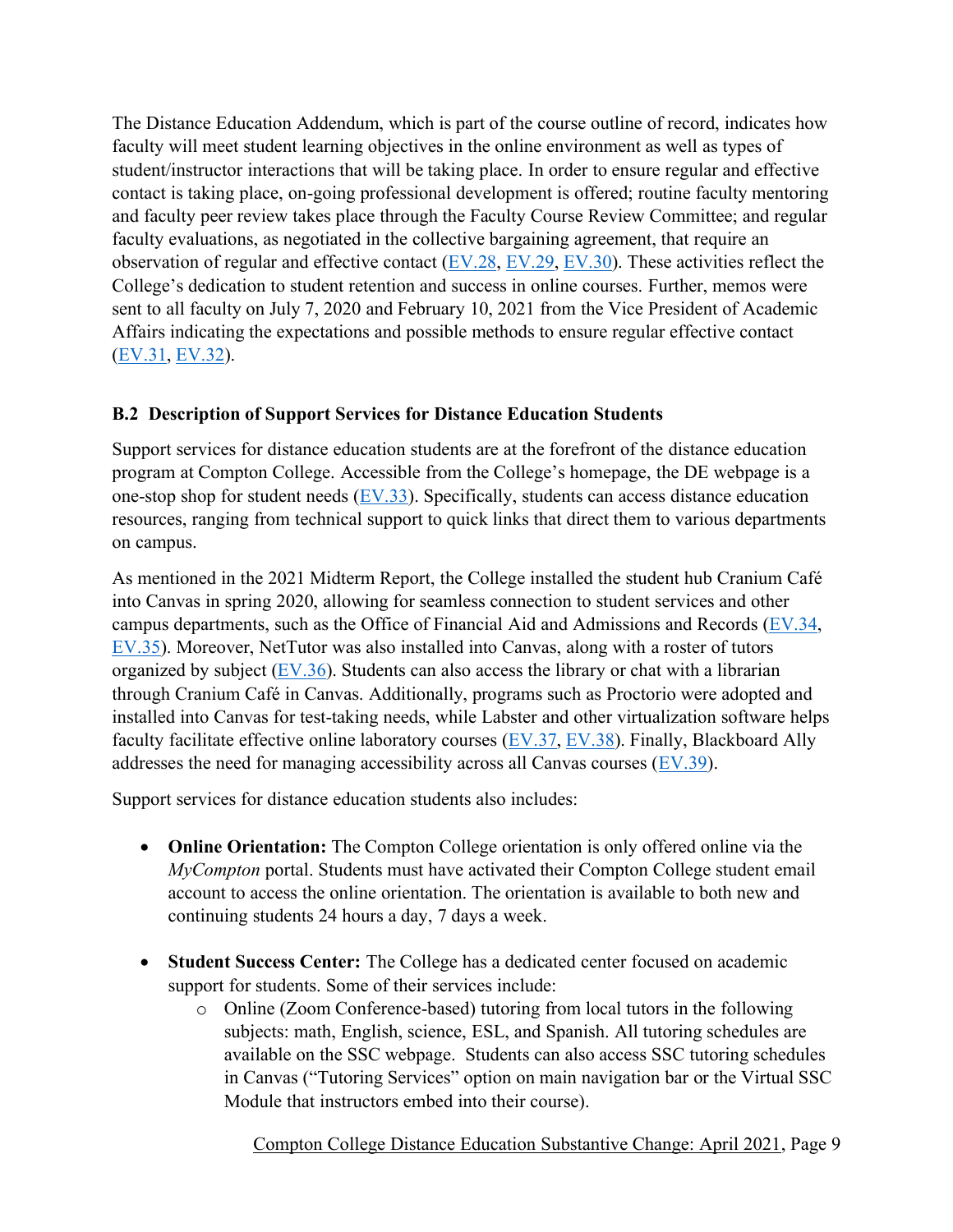- o Online (Zoom Conference-based) workshops on the following topics: digital literacy, success strategies, writing, and math. SSC workshop schedules are available on the SSC webpage.
- o EdReady: a supplemental education enterprise offered through the Network, Resources, Open, College & Career (NROC) Project, which offers self-paced, web-based, foundational math and English curriculum. EdReady is available to all registered Compton College Students via their MyCompton portal. EdReady guides are available on the SSC EdReady webpage.
- o **Online Tutoring with Net Tutor:** As part of CVC-OEI, Compton College embeds NetTutor and Pisces into every Canvas shell. NetTutor is an online tutoring service designed to actively engage students in the learning process, require students to think critically, and develop the skills necessary for continued persistence. The tutors hired through NetTutor have the following qualifications:
	- a four-year degree from an accredited university;
	- a minimum GPA of 3.0 in any subject (or subjects) for which they will be providing tutoring;
	- teaching or tutoring experience in the American education system;
	- the combination of personality characteristics, such as empathy and patience, that underlie the ability to connect in a meaningful and supportive way with a diverse range of students; and,
	- excellent communication and writing skills.
- o **Online Tutoring with Pisces:** Pisces, an online collaboration tool, amplifies local online tutoring by offering convenient scheduling, on demands reports and data, session recordings, an academic-centric whiteboard, and various modes such as 1:1, group, question and answer, and paper drop off.
- o **Online General Tutoring:** The majority of their tutors at the College hold advanced degrees in their subject specialties. Regardless of their knowledge and experience, however, tutors must successfully complete a month-long training that focuses on the pedagogical and technical challenges that differentiate online tutoring from in-person tutoring. In addition to rigorous testing and tutor training, an extensive amount of time is dedicated to mastering the platform and technology systems.
- **Library Services:** Compton College uses Cranium Café to interact with students having questions about library resources. Librarians also conduct workshops for students and classes through Canvas using Zoom. Students have access to Primo, the College's online Library catalog. The College provides access to numerous databases of peer reviewed articles, journals, and periodicals. These resources are all listed on the Library's college website or through the Student Hub in Canvas
- **Admissions and Records:** Compton College offers services online that includes the following:
	- o application for admissions;
	- o course enrollments and withdrawal;
	- o view schedule of classes;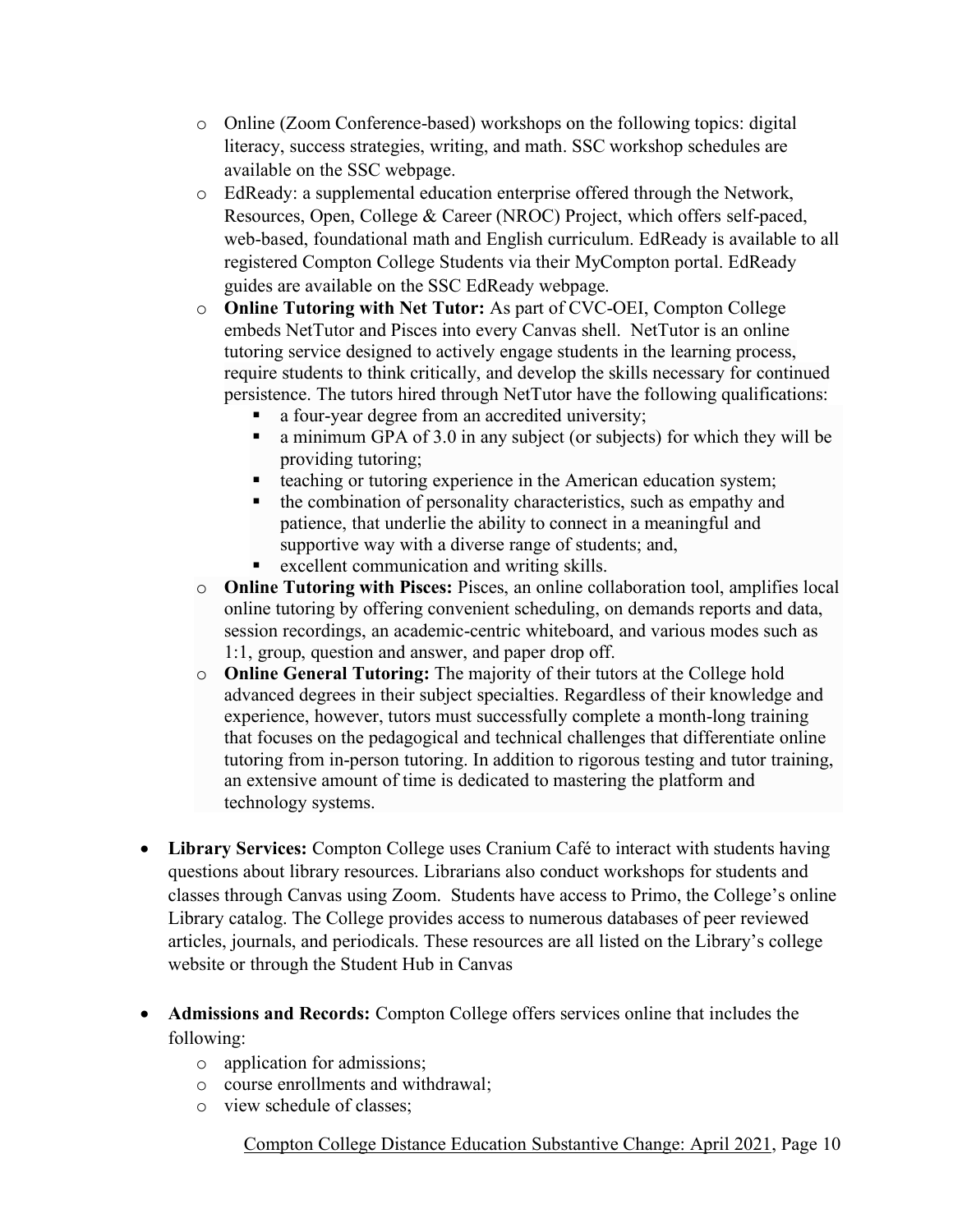- o fee payment; and,
- o view grades and transcripts.
- o online registration**:** in the online registration system, students are able to access the Student Information System (SIS). Within the SIS, the student can:
	- add or update their email address;
	- view the registration appointment;
	- view placement results;
	- add/drop classes;
	- view and pay fees:
	- check class schedules;
	- $\blacksquare$  check holds:
	- view personal information;
	- $\blacksquare$  change PIN;
	- view grades;
	- view class subjects;
	- view unofficial transcripts;
	- check the status of Financial Aid application; and,
	- request voter information.
- **Counseling:** The Counseling Department serves all current and prospective students. Counselors help students clarify their goals, make an academic plan, and monitor their progress. The counseling center offers online academic advising. Online counseling at the College allows students and prospective students to ask general questions that pertain to reaching their educational goals. Services offered are:
	- o educational planning;
	- o clarification of college procedures and policies;
	- o certificate, degree, and transfer requirements;
	- o course prerequisite information;
	- o course offerings and majors available;
	- o referrals to other programs and services; and,
	- o transferability of Pierce College courses.

The Counseling program uses Cranium Café to engage with students. The system integrates into the College's websites and is embedded into all of the College's Canvas shells.

- **Financial Aid Web Site:** The Financial Aid Department assists students with information on how to receive money for a college education, including fees, books, supplies, living expenses, and childcare. The Financial Aid Department uses Cranium Café. By going to the Compton College Financial Aid Web site, a student will also be able to access the following services and information:
	- o Compton College CARES Act Grant Aid
	- o How to Apply for Aid, FAFSA School Code, California DREAM Act Timeline and Important Links
		- o Cost of Attendance
		- o Verification
		- o Dates and Deadlines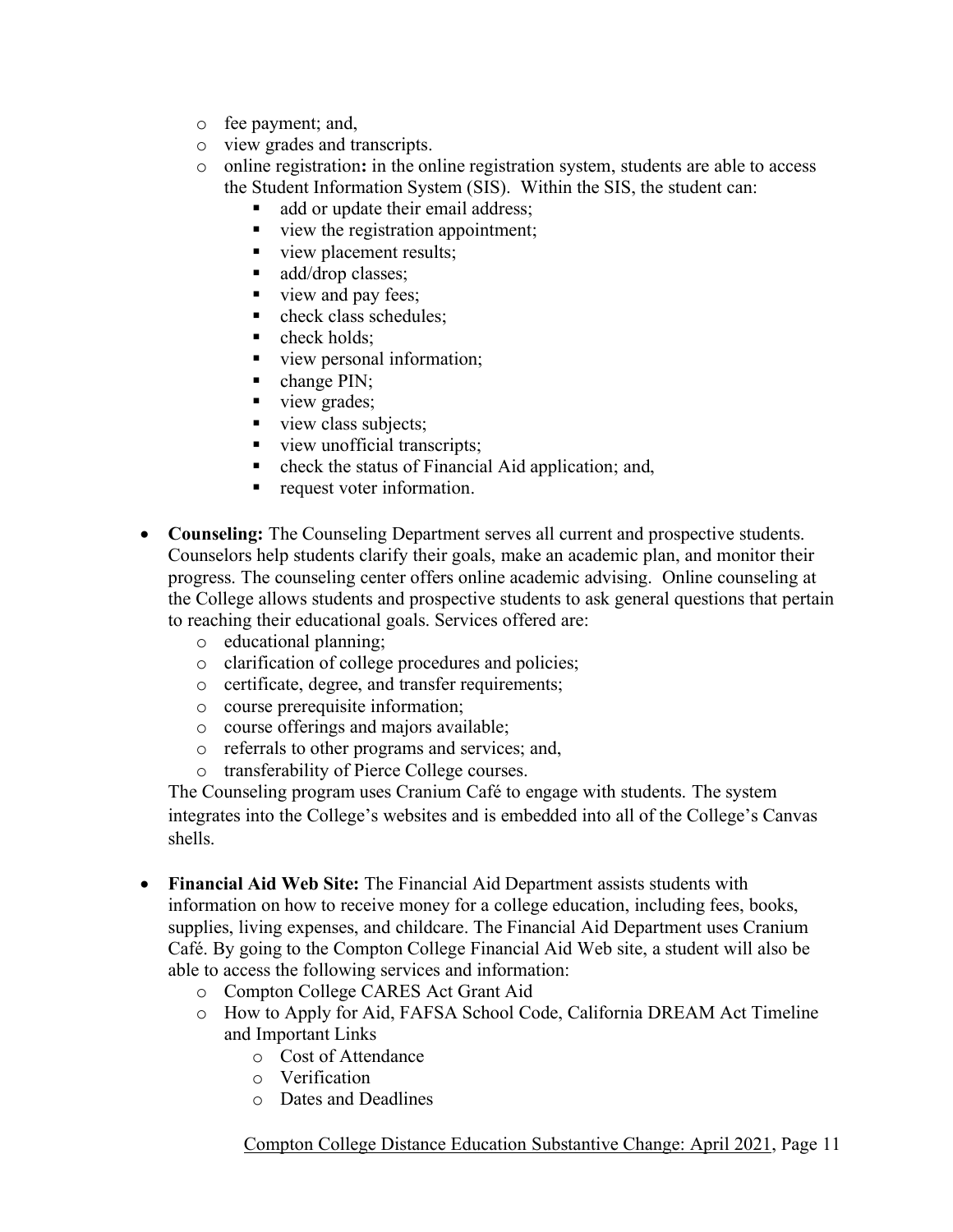- o Disbursement Schedule
- o Types of Aid
	- o Federal Aid Programs
	- o State Aid Programs
- o Policy and Important Information
	- o New Regulations & Processes
	- o Satisfactory Academic Progress Policy
- o Scholarships
- o Upcoming Financial Aid Workshops
- o Additional Resources & FAQS
	- o Staff Contact Information
	- o Bank Mobile
	- o Foster Youth Services
	- o DACA Information and Resources
		- Legal Support
		- Financial Support
	- o Gainful Employment Disclosures
- o Verification Forms
- **Veterans Services:** Compton College offers a full academic program for veterans with counseling who wish to attend Compton College. The Financial Aid Office assists veterans with their paperwork. Online services for students include:
	- o Online chat function for students to contact the Financial Aid Department regarding veteran's services;
	- o Certifying official Submission of documents via email;
	- o Acceptance of electronic signatures;
	- o Sending local community resources that are available to veterans in the area; and
	- o Online counseling appointments (provided by the counseling department).
- **Student Equity/Basic Needs Services:** Compton College provides direct resources and referrals to support enrolled students. We have campus-wide programs offering resources to meet the financial, nutritional, technological, and housing needs of our students. Some of the resources we offer include:
	- o Financial Resources:
		- Edquity grants (through partnership with Edquity)
		- CARES Act (through partnership with Financial Aid)
		- Grant referrals (subject to availability)
	- o Food Resources:
		- Meal delivery service (Through partnership with EveryTable)
		- Premade meal pickup (ay the Compton EveryTable)
		- Food Pantry (currently being revamped)
	- o Technological Resources:
		- Laptop rental
		- $\blacksquare$  Wi-Fi-hotpot rental
		- Calculators
	- o Housing Resources: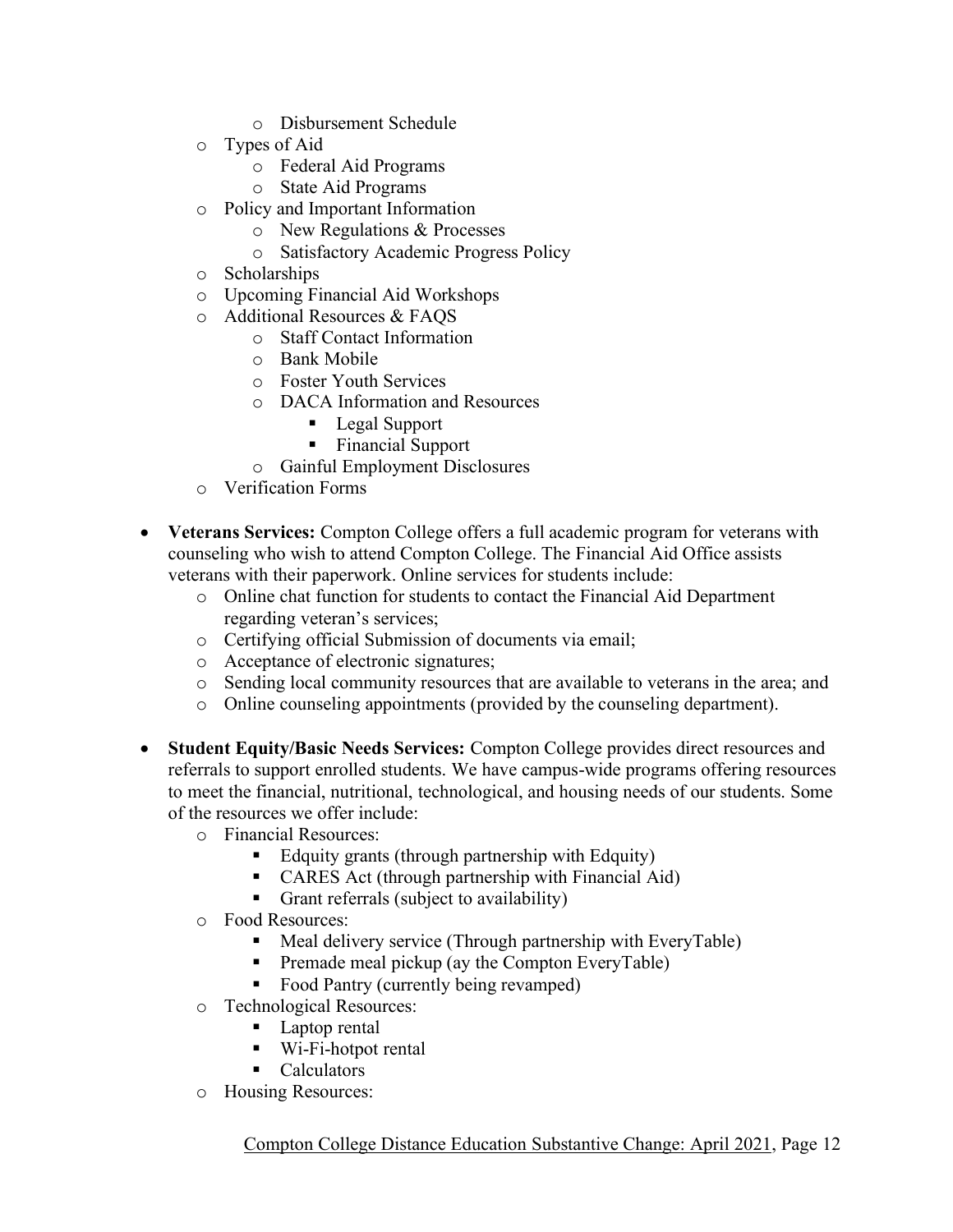- Housing navigator to help start and maintain housing
- Housing grants to maintain housing
- Each resource has different eligibility requirements. Questions can be answered with an Equity Advisor or by emailing  $\text{tartarsupport@compton.edu}$  $\text{tartarsupport@compton.edu}$  $\text{tartarsupport@compton.edu}$  All resources are subject to availability. Students may check their @compton.edu emails for updated news.
- **Student Readiness for Online Learning:** Compton College provides students with resources to help them orient themselves to remote instruction on Canvas. The DE Website provides three resources for new students: the Chancellor's Office Student Online Readiness Modules, a Canvas Dashboard overview video, and a link to the Passport to Canvas course within Canvas. The readiness assessment allows a student to determine their readiness in regard to technology and skills including technical knowhow and time management abilities. Students are also provided with resources to address issues or areas of growth revealed in the assessment. The video is a general overview of Canvas and provides the basics of what a student will need to know in an accessible tenminute format. Lastly, the Passport to Canvas course is a guide to Canvas organized in nine, nonlinear modules. Each module focuses on a Canvas tool that will help the student navigate, access content, and interact within Canvas.
- **Transfer and Career Center:** The Transfer and Career Center educates and serves students in their career education, planning, and development processes as well as assisting students online in determining courses needed to transfer, application information for University of California and California State University schools, transfer support, articulation agreements, and other useful tools to help students successfully transfer to a four-year institution. Career services and resources aid students with the exploration of career options, the cultivation of a comprehensive employment and education plan, and the enhancement of job search techniques and strategies.

The Transfer and Career Center uses Cranium Café to engage with students. The system integrates into the College's website and is embedded into all of the College's Canvas shells. Additionally, Counselors leverage Zoom for virtual academic advising. The Counseling Department offers online, email, instant messaging, telephone, and video services. Furthermore, the Transfer and Career Center has provided workshops via Cranium Café Classrooms platform. The web site includes tools and resources for students to:

- o Help Choose a Major & Plan a Career;
- o Research Labor Market Trends;
- o Learn Job Search Skills and Techniques;
- o Visit California Career Café; and,
- o Find a Job or Internship.
- **CalWORKs:** The CalWORKs Program at Compton College operates in partnership with the County of Los Angeles, local business, and government agencies. Assistance is provided to eligible students, so they can obtain their educational degrees and certificates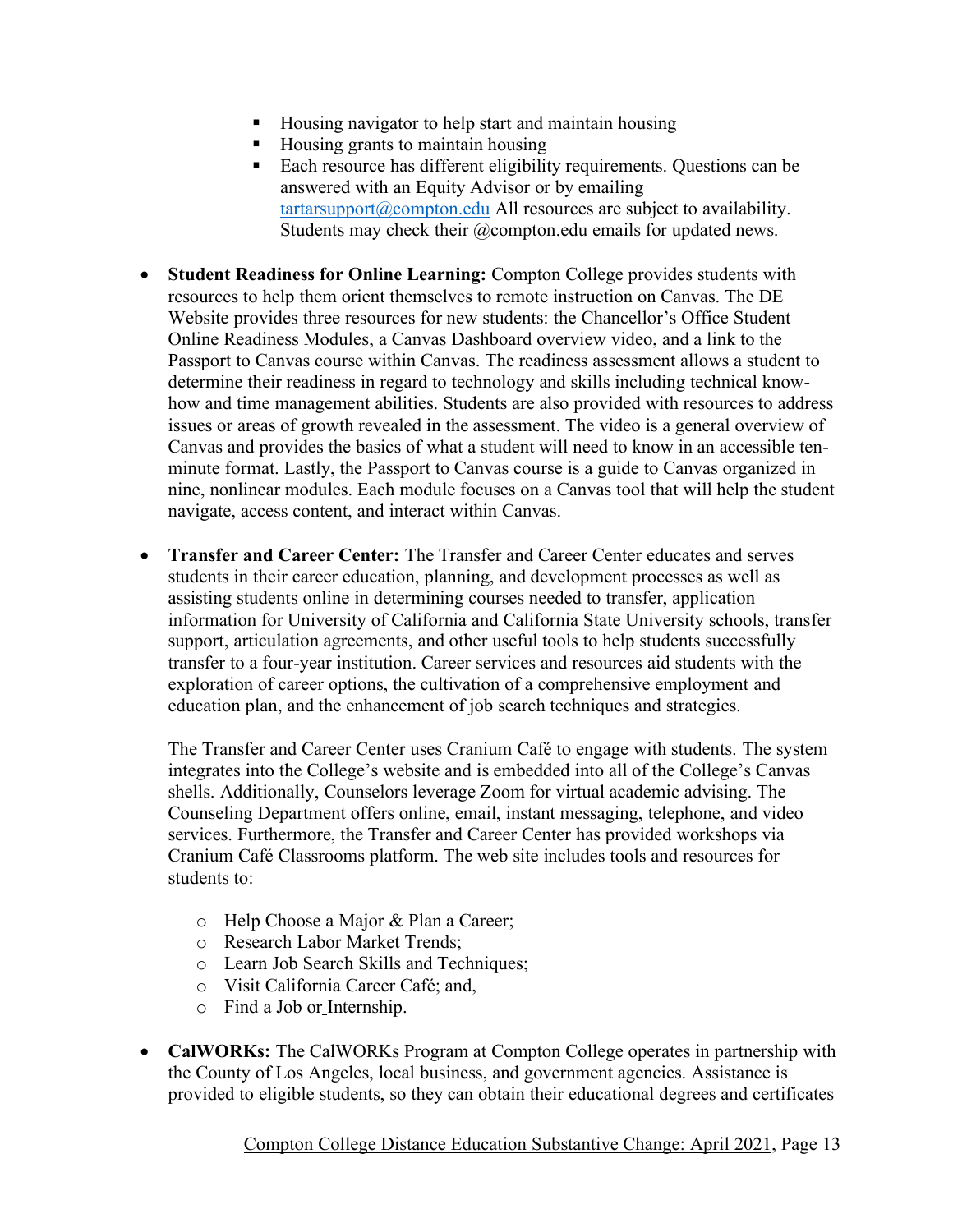while gaining work experience that leads to sustainable employment. Online services offered by this department to eligible participants through Cranium Café and Zoom are:

- o Program orientation
- o Academic counseling
- o Career Counseling
- o Case management and advisement
- o Peer mentorship
- o Assistance with priority registration
- o Completion of county required paperwork
- o Advocacy and support with county-related issues
- o Work activity referrals
- o Book and supply GAIN requests
- o Enrichment and support workshops
- o Work-study opportunities
- o Work-study orientation
- o Connection to community resources and basic needs
- **EOPS/Care:** The EOPS/CARE program at Compton College assists low-income and educationally disadvantaged students with their educational and career goals. On-line services offered include:
	- o Priority Registration
	- o Academic, Career, and Personal Counseling Services
	- o Case Management and Advisement
	- o Program Orientation
	- o Academic Achievement Grants
	- o Textbook Vouchers
	- o Transportation Assistance
	- o Student Workshops and Events
	- o Comprehensive Educational Planning
	- o Transfer Assistance
	- o Laptop Loan Program
	- o Weekly Educational Supplies
	- o Community Resources and Referrals
- **Upward Bound Math & Science Program (UBMS):** The UBMS program helps low income and/or first-generation college bound students achieve success at the post-secondary level by facilitating high school completion and entry, retention, and completion of postsecondary education. Currently, Compton College services both Dominguez High School and Compton High School. The program provided academic instruction during virtual Saturday Academy sessions when the campus closed and a virtual six-week Summer Program to prepare students for college admission, exposure to new technology, and developments in the world of STEM.

#### Additional virtual services offered are:

- o Supplemental instruction in English, math & science
- o Academic counseling (A-G requirements)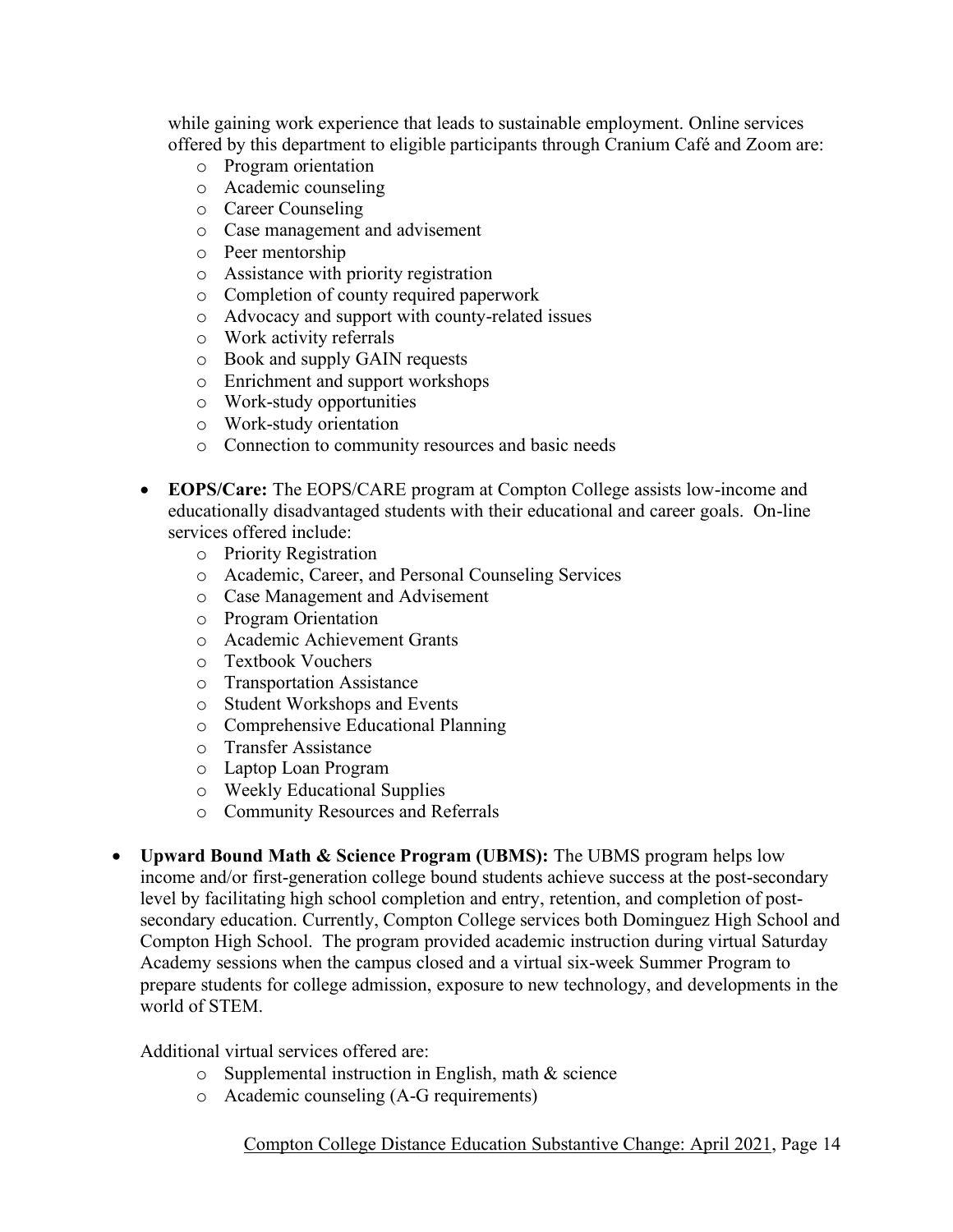- o Parent workshops
- o Exposure to STEM careers
- o College application assistance
- o Financial aid workshops and assistance
- o Hands-on science exposure (lab experiments)
- o Social/cultural field trips
- o Tutoring services
- o Career exploration
- o Academic and life skills workshops
- o College panel
- $\circ$  College tour(s)

All services are provided via zoom. The program also uses the Remind app to contact UBMS participants about upcoming events and deadlines. Students also contact UBMS Staff via Cranium Café and Remind.

• **Special Resource Center (SRC):** The Special Resource Center (Disabled Student Program and Services) in accordance with Title 5, is to provide legally mandated instruction and services to students with disabilities, promote appropriate utilization of resources/instructional delivery and equitable access to instructional medium, and to advocate universal design and educational access for all students with disabilities to promote maximum independence and integration. The SRC uses Cranium Café to engage and chat with students online. Potential and current students may access information and services through the following links along with the Canvas Student hub:

We currently offer the following requested services online:

- o Academic and Personal Counseling
- o Educational Plans
- o Test Accommodations
- o American Sign Language Interpreting Service/Real-Time Captioning Services
- o Educational Assistance Classes
- o Auxiliary Aides
- o Assistive Technology
- o Community Referral Services
- o Specialized Tutoring
- **Student Health Center:** Students may call the St. John's Student Health Center and will be routed to one of their providers to be triaged that can answer all their health questions over the phone. If students need an immediate appointment, they have staff available to assist with that as well.
	- o Student can call to make an appointment for the following in-person services:
		- Annual Physicals/Pap Smears
		- Wound Care
		- Vaccinations
		- Birth Control Counseling and Free Condoms
		- Bloodwork
		- COVID-19 Testing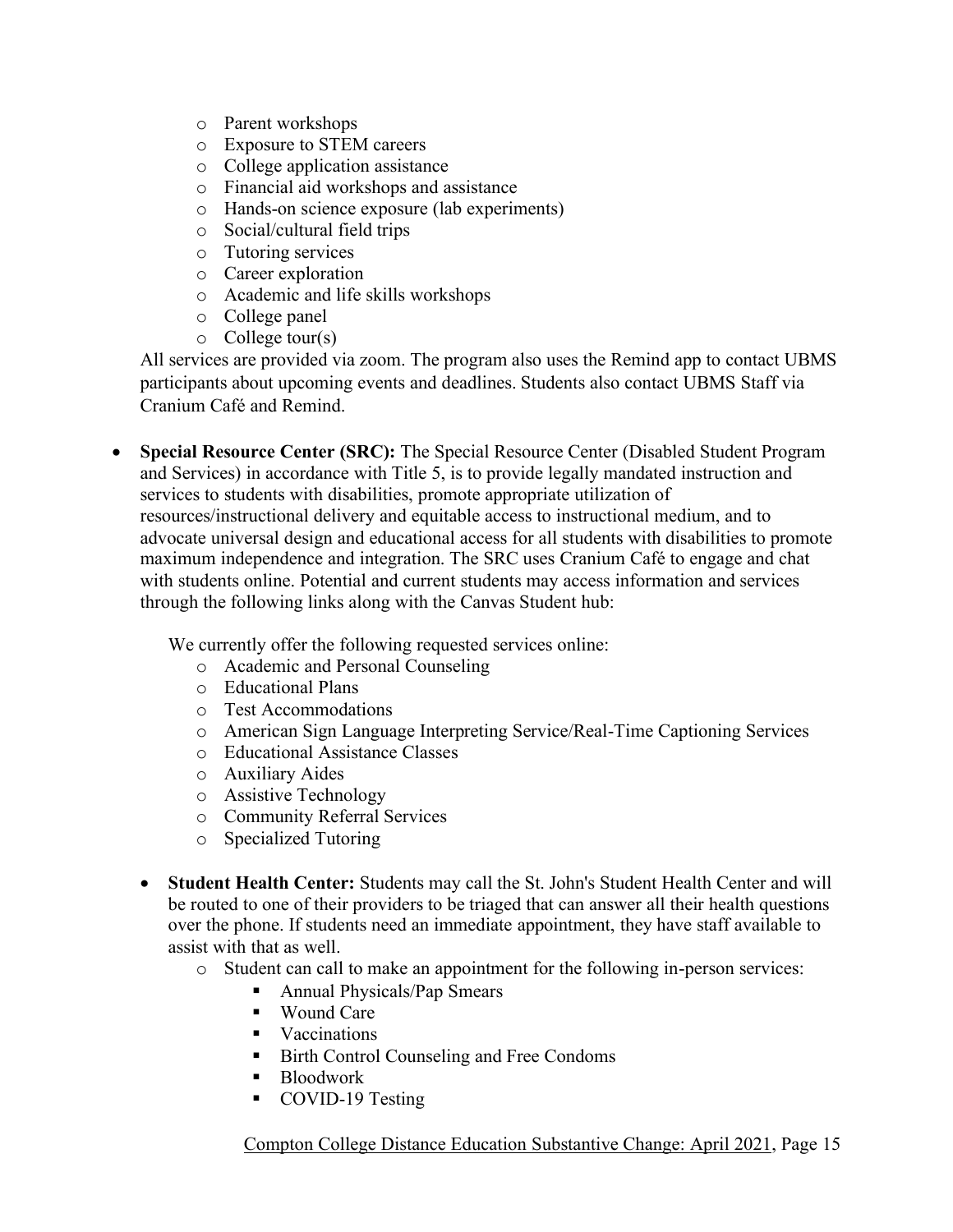- o Students can call and receive the following services via telephone:
	- General Health Care Consultation
	- Lab Results
	- Counseling (Thursdays 8:30am 5:00pm)
	- Referrals
- **Welcome Center:** The Welcome Center is a one-stop location to help get students' questions answered and learn about academic programs and support services. The Transfer and Career Center uses Cranium Café to engage with students. The system integrates into the College's website and is embedded into all of the College's Canvas shells. Additionally, the Student Services Advisors leverage Zoom for virtual steps to enrollment. Additionally, the Welcome Center offers online, email, instant messaging, telephone, and video services.

## **C. Standard III: Resources**

## **C.1 Human Resources: Description of Staffing Plan in Support of Distance Education**

The Distance Education Department operates under the supervision of the Vice President of Academic Affairs. As referenced in the 2021 Midterm Report, the College has developed its own support and management structure for distance education [\(EV.40\)](http://www.compton.edu/campusinformation/accreditation/DESubstantiveChange_Evidence/EV40.pdf). The development of this structure included the establishment of several key positions aimed at effectively supporting distance education:

- Distance Education Faculty Coordinator: a full-time faculty member who is provided reassigned time [\(EV.41\)](http://www.compton.edu/campusinformation/accreditation/DESubstantiveChange_Evidence/EV41.pdf).
- Instructional Designer/Faculty Distance Education Trainer: a full-time faculty member who is provided reassigned time [\(EV.42\)](http://www.compton.edu/campusinformation/accreditation/DESubstantiveChange_Evidence/EV42.pdf).
- Learning Management System Specialist: a classified professional  $(EV.43)$
- Distance Education Manager: an administrator  $(EV.44)$ .

## **C.2 Financial Resources: Impact on Institutional Finances**

Compton College understands the need for continuous, distance education department support. The President/CEO has allocated funds specific to the technological and staffing needs of the DE program. In spring 2020, the President/CEO specifically identified the following budget allocations:

- Distance Education Manager: This management position will be funded with the CARES Act, Institutional Effectiveness Partnership Initiative (IEPI), and district general funds.
- Distance Education Faculty Coordinator: 40% reassigned time for the 2020-2021 year, and then the position will revert to 20% reassigned time for the 2021-2022 year, as previously planned. This position will be funded with IEPI funds for the 2020-2021 year, and in the 2021-2022 year, the district general fund will assume financial responsibility for this position.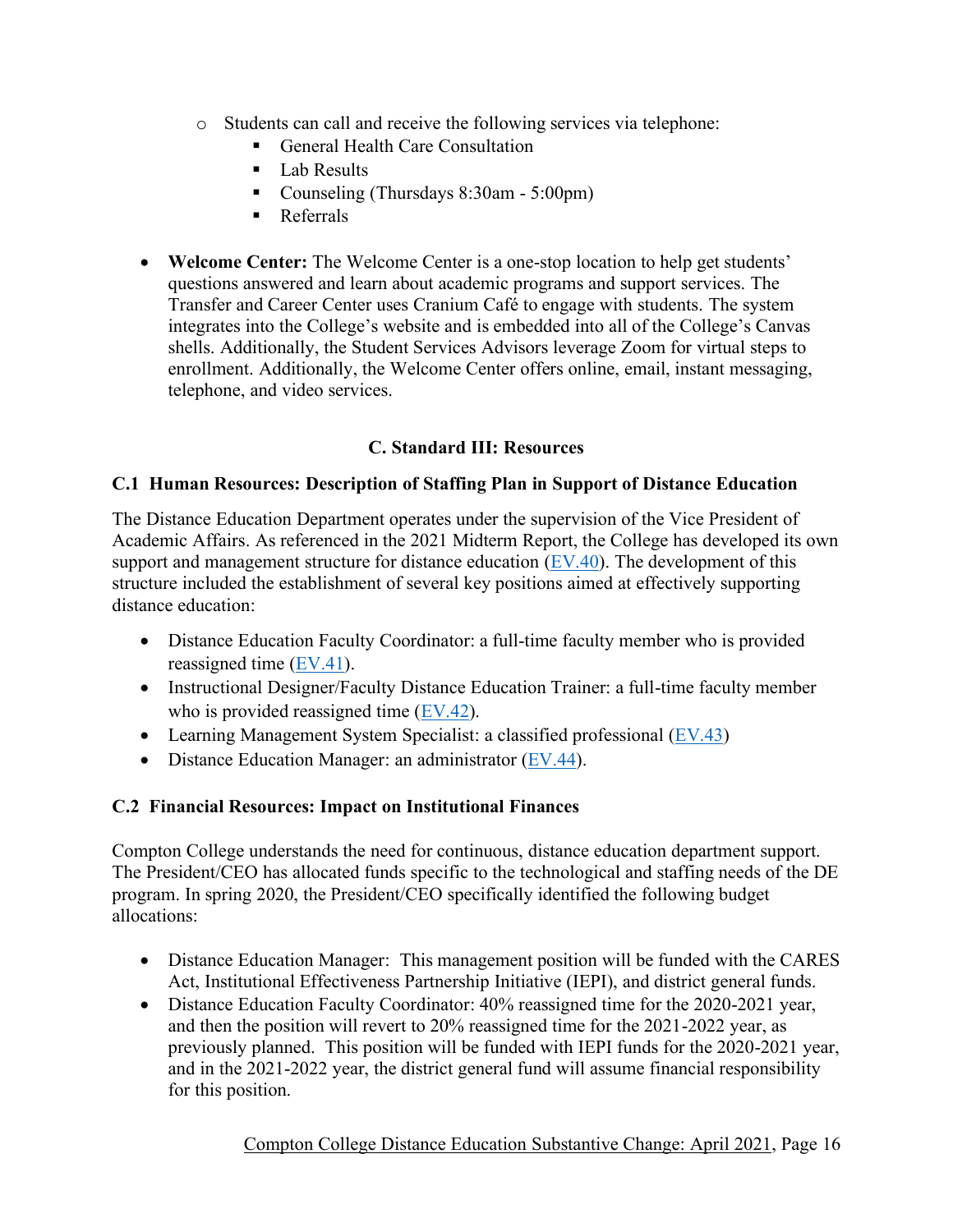• Instructional Designer/Faculty Distance Education Trainer: 40% reassigned time for the 2020-2021 year, and this position will continue. This position will be funded with CARES Act and IEPI funds for the 2020-2021 year, and in the 2021-2022 year, the district general fund will assume financial responsibility for this position [\(EV.45\)](http://www.compton.edu/campusinformation/accreditation/DESubstantiveChange_Evidence/EV45.pdf).

The newly formed DE Department has been integrated into the College's planning processes. In February 2021, the first annual program plan was submitted consistent with the College's planning cycle  $(EV.46)$ . In spring 2021, the DE Department will submit its first program review.

## **C.3 Technology: Infrastructure to Support Distance Education Offerings and Student Authentication**

Compton College is dedicated to providing and maintaining up-to-date technological resources to its students and faculty. Long term plans to ensure the on-going support of technological resources are reflected in the College's *Compton College 2024 Technology Master Plan* as well as the College's facilities plans in the *Compton College 2024 Comprehensive Master Plan* [\(EV.47,](http://www.compton.edu/campusinformation/accreditation/DESubstantiveChange_Evidence/EV47.pdf) [EV.48,](http://www.compton.edu/campusinformation/accreditation/DESubstantiveChange_Evidence/EV48.pdf) [EV.49\)](http://www.compton.edu/campusinformation/accreditation/DESubstantiveChange_Evidence/EV49.pdf).

At present, there are numerous computer labs on campus, located in a variety of places such as the Library/Student Success Center, the Math and Science building, the Vocational Technology building, and the soon to be completed Instructional Buildings 1 and 2. The College recently entered a partnership with Calbright College, which resulted in the remodeling of two rooms in the Vocational Technology building used for the DE program [\(EV.50\)](http://www.compton.edu/campusinformation/accreditation/DESubstantiveChange_Evidence/EV50.pdf).

The College began a Student Laptop Loan Program in spring 2020, and in spring 2021 new laptops were disseminated to faculty and staff. Hotspots, headsets, and software programs are also made available to students on a regular basis [\(EV.51\)](http://www.compton.edu/campusinformation/accreditation/DESubstantiveChange_Evidence/EV51.pdf).

Furthermore, Academic Affairs and the Academic Senate supported the College's inclusion in the CVC-OEI Consortium, and several faculty members have become certified trainers through @One to provide long-term professional development to faculty peers on course design and best practices around regular and effective contact, student support services, and conversations on student authentication [\(EV.52\)](http://www.compton.edu/campusinformation/accreditation/DESubstantiveChange_Evidence/EV52.pdf).

Students access Canvas through the MyCompton portal, which requires the use of a unique username and password. Students that use the Canvas Student App must also enter their College username and password in order to view content and complete work. Programs such as Proctorio have been integrated into Canvas to help with student authentication for testing purposes [\(EV.53\)](http://www.compton.edu/campusinformation/accreditation/DESubstantiveChange_Evidence/EV53.pdf).

## **D. Standard IV: Leadership and Governance**

## **D.1 Leadership and Governance Oversight for Maintaining Academic Quality and Institutional Effectiveness**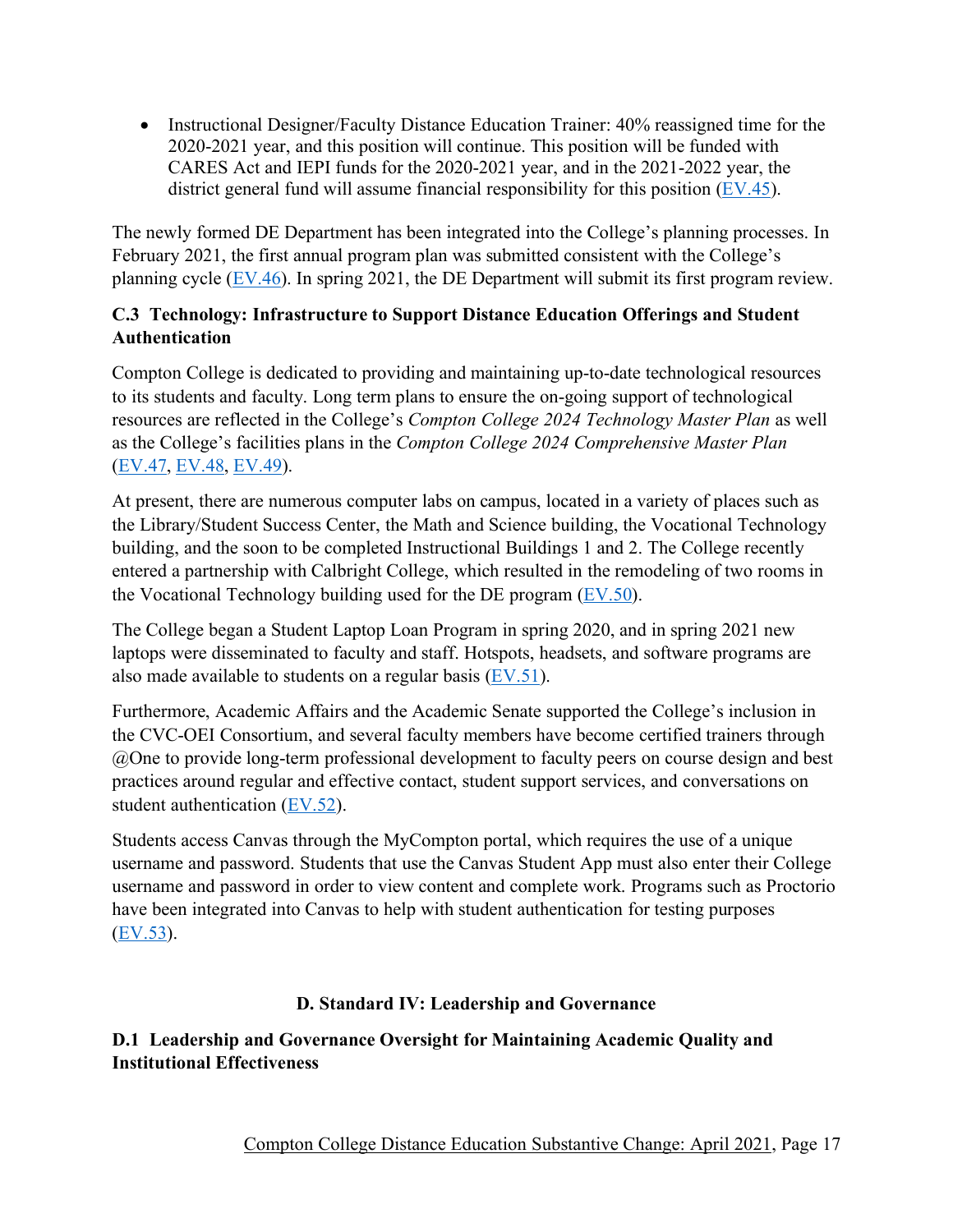Consistent with its Collaborative Governance process, the leadership and governance oversight of a successful DE program is evident in the ongoing conversations between faculty constituent groups, including the Academic Senate, DEAC, Curriculum Committee, and the bargaining unit with College administration. Collaborative governance at Compton College is rooted in transparency and the fair exchange of ideas around College policies and recommendations around student success; therefore, maintaining the academic quality and institutional effectiveness of DE program rests in continuous assessment on the improvement of classroom pedagogical practices, integrated planning and budgeting, technology, and robust support services.

The management of DE technology and supports is housed in Academic Affairs with oversight by the Distance Education Manager and Vice President of Academic Affairs. The DE Manager works closely with the DE Faculty Coordinator and Instructional Designer/Faculty DE Trainer as well as support staff. The Distance Education Advisory Committee is a subcommittee to the Academic Senate and infuses faculty voice into decisions related to DE ensuring academic quality. The Faculty Course Review Committee is a subcommittee of the DE Advisory Committee. The Distance Education Curriculum Subcommittee, a Curriculum Committee subcommittee, makes recommendations regarding distance education addenda. The Distance Education Handbook is currently being revised by the DEAC and includes the committee governance structure related to DE. This document will ultimately need Board of Trustees approval once the on-campus Collaborative Governance process is completed.

Compton College has adopted eLumen to integrate streamlined student learning outcomes data collection into the Canvas platform  $(EV.54)$ . The eLumen platform will allow the College to disaggregate distance education SLO data from in-person data. Faculty leadership will be responsible for using these data to inform teaching and learning online. Further, the College is conducting an evaluation of distance education in spring 2021. This evaluation will include qualitative and quantitative data analysis to answer questions about DE. The Distance Education Manager, the Director of Institutional Effectiveness, and the Vice President of Academic Affairs will present these data to key faculty and staff audiences to inform distance education decisionmaking.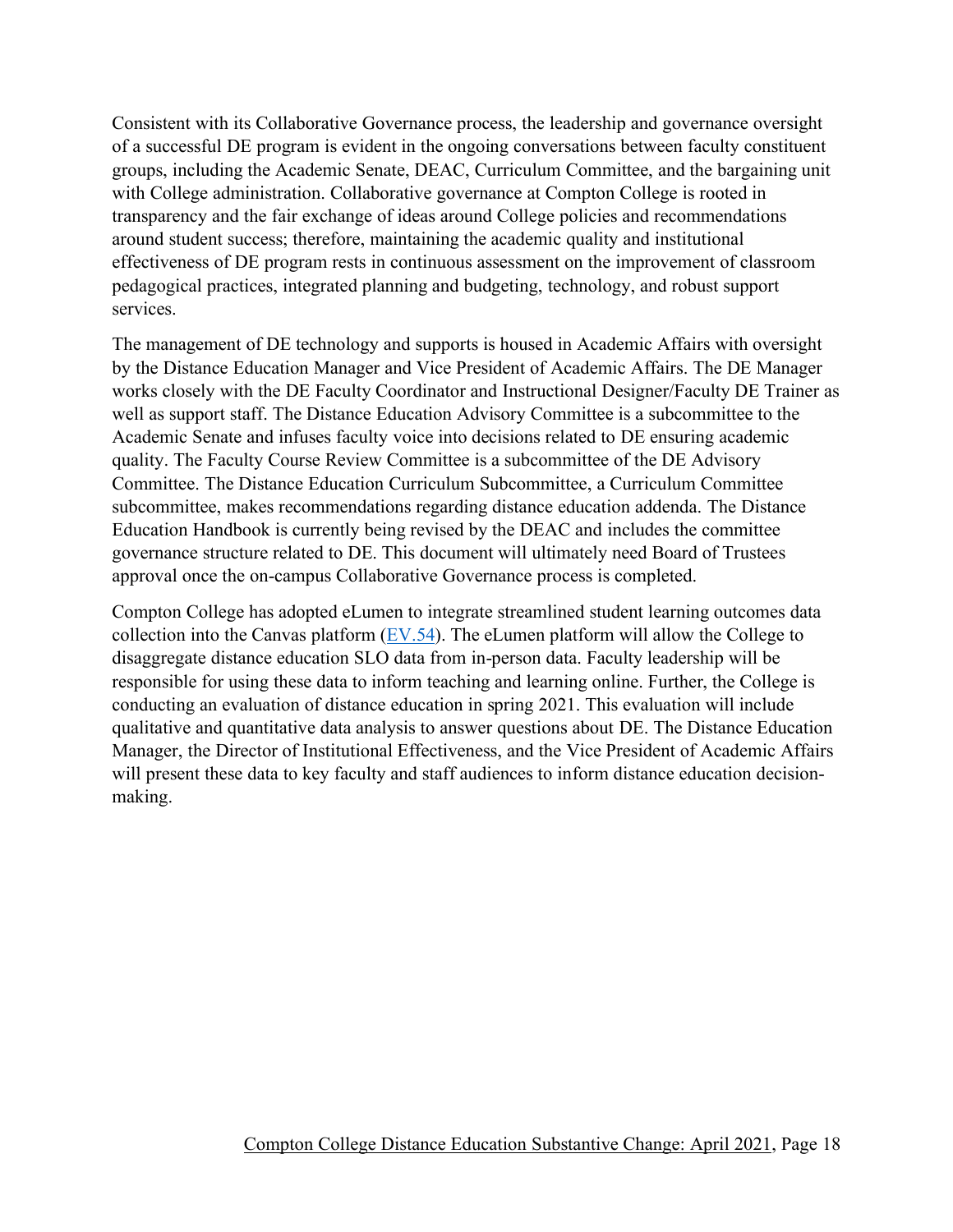# **E. Evidence Listing**

| EV.1             | 2017 Quality Focus Essay                                            |
|------------------|---------------------------------------------------------------------|
| EV.2             | Compton College Emergency Response Plan                             |
| EV.3             | Letter from Academic Senate to CCCD – March 12, 2020                |
| EV.4             | President/CEO Memo - March 13, 2020                                 |
| EV.5             | Laptop and Hotspot Loan Letter to Students – March 25, 2020         |
| EV.6             | 2024 Enrollment Management Plan                                     |
| EV.7             | Compton College Course Catalog, Pg. 135 (AS60 Course Description)   |
| E <sub>V.8</sub> | DE Webpage (Screen Capture)                                         |
| EV.9             | Early Alert Training Manual                                         |
| <b>EV.10</b>     | Counseling Appointment Page (Screen Capture)                        |
| <u>EV.11</u>     | CCCD/CCCFE Tentative Agreement, Pg. 9 – October 29, 2020            |
|                  | (Early Alert MOU)                                                   |
| EV.12            | CEO's Board Letter, Pg. 31 - April 16, 2020 (Laptop Loan Program)   |
| EV.13            | President/CEO Memo - March 15, 2021 (Headsets)                      |
| <b>EV.14</b>     | DE Technical Assistance Webpage (Screen Capture)                    |
| EV.15            | English Community of Practice Proposal/AB705 Implementation Meeting |
| EV.16            | AB288 Class Schedule 2021 (Lynwood USD)                             |
| <u>EV.17</u>     | Compton Partnership Meeting Agenda - January 25, 2021               |
| EV.18            | CCCCO DataMart Dashboard - 2019 Student Enrollment Counts (Screen   |
|                  | Capture)                                                            |
| <u>EV.19</u>     | CCCCO DataMart Dashboard - 2019 Part-Time Student Counts (Screen    |
|                  | Capture)                                                            |
| EV.20            | 2017 Quality Focus Essay, Pg. 20 (Distance Education Calendar)      |
| EV.21            | Planning Summit – March 1, 2019 (Data Findings)                     |
| EV.22            | CCCD Board of Trustees Agenda - March 19, 2019                      |
| EV.23            | IEPI DE Partnership Agreement – September, 2019                     |
| EV.24            | IEPI DE Status Report - June, 2020                                  |
| EV.25            | "Distance Education Regular and Effective/Substantive Contact"      |
|                  | Statement - November 13, 2018                                       |
| EV.26            | Academic Senate Minutes - (February 21, 2019)                       |
| EV.27            | Administrative Regulation 4105: Distance Education                  |
| <b>EV.28</b>     | Professional Development Resources (Screen Capture)                 |
| EV.29            | Faculty Course Review Committee Memo - Fall 2019                    |
| EV.30            | CCCFE Bargaining Agreement Pg.88-9 $-$ (Compton College Evaluation  |
|                  | Form)                                                               |
| EV.31            | Academic Affairs Memo - July 7, 2020                                |
| EV.32            | Academic Affairs Memo - February 10, 2021                           |
| <b>EV.33</b>     | DE Webpage Resources (Screen Capture)                               |
| <b>EV.34</b>     | 2021 Midterm Report, Pg. 25-6                                       |
| EV.35            | Cranium Café/Canvas (Screen Capture)                                |
| EV.36            | NetTutor Student Resources (Screen Capture)                         |
| <b>EV.37</b>     | Proctorio Agreement                                                 |
| EV.38            | Labster Agreement                                                   |
| EV.39            | Enrollment Management Funding Update (Blackboard Ally)              |
| <b>EV.40</b>     | 2021 Midterm Report, Pg. 27                                         |
|                  |                                                                     |
|                  |                                                                     |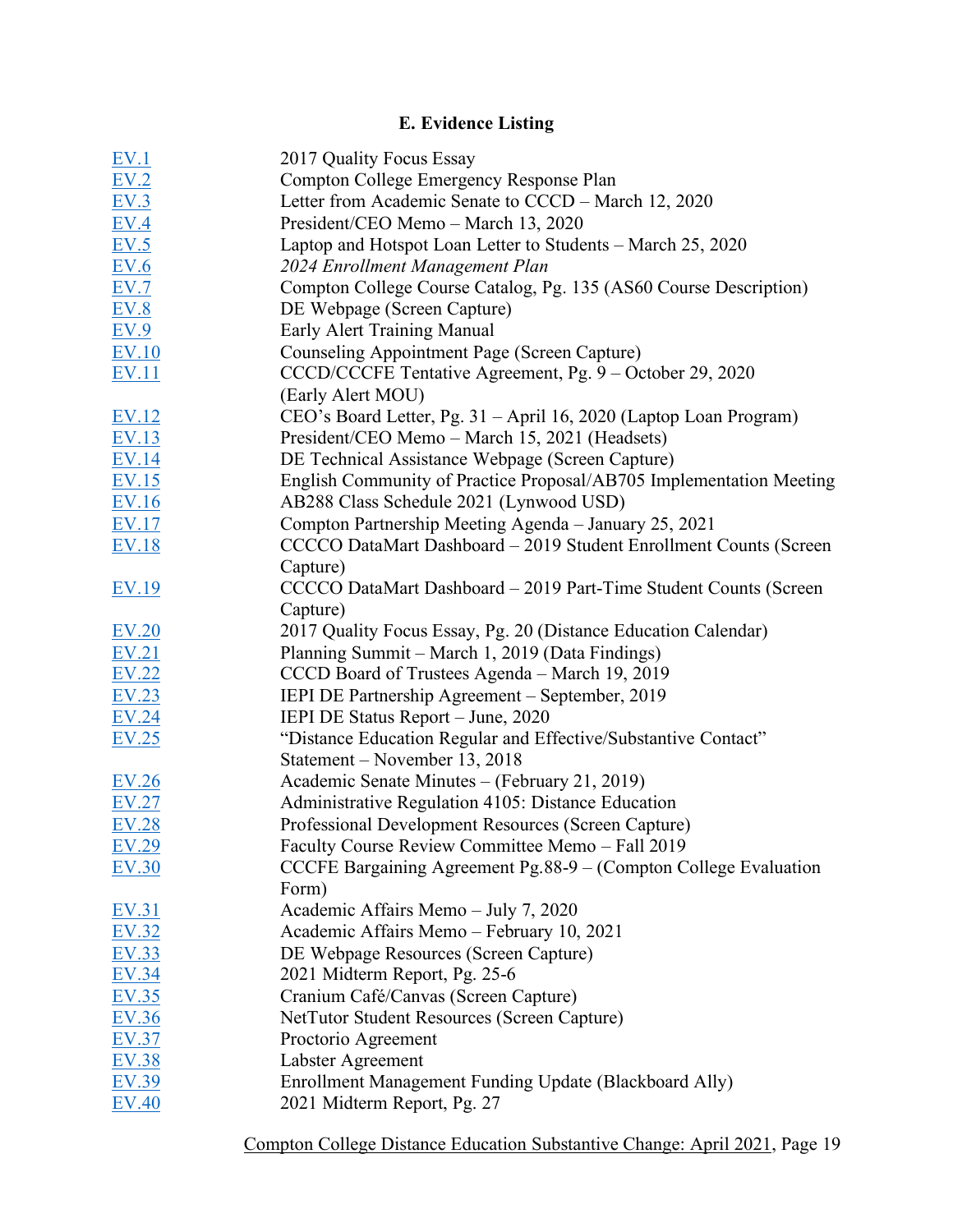| <b>EV.41</b> | Distance Education Faculty Coordinator Job Description                    |
|--------------|---------------------------------------------------------------------------|
| <b>EV.42</b> | Instructional Designer/Faculty Distance Education Trainer Job Description |
| <b>EV.43</b> | Learning Management System Specialist Job Description                     |
| <b>EV.44</b> | Distance Education Manager Job Description                                |
| <b>EV.45</b> | President/CEO Memo - May 15, 2020                                         |
| <b>EV.46</b> | Distance Education Annual Plan – Spring 2021                              |
| <b>EV.47</b> | Compton College 2024 Technology Master Plan                               |
| <b>EV.48</b> | Compton College 2024 Facilities Master Plan, Pg. 20-2                     |
| <b>EV.49</b> | Compton College 2024 Comprehensive Master Plan                            |
| <b>EV.50</b> | Calbright Partnership Agreement                                           |
| EV.51        | Student Email Announcement Example – April 20, 2020                       |
| EV.52        | <b>CVC-OEI</b> Agreement                                                  |
| EV.53        | CVC-OEI Agreement, Pg. 4-5 (Proctorio Use)                                |
| EV.54        | eLumen Agreement                                                          |
|              |                                                                           |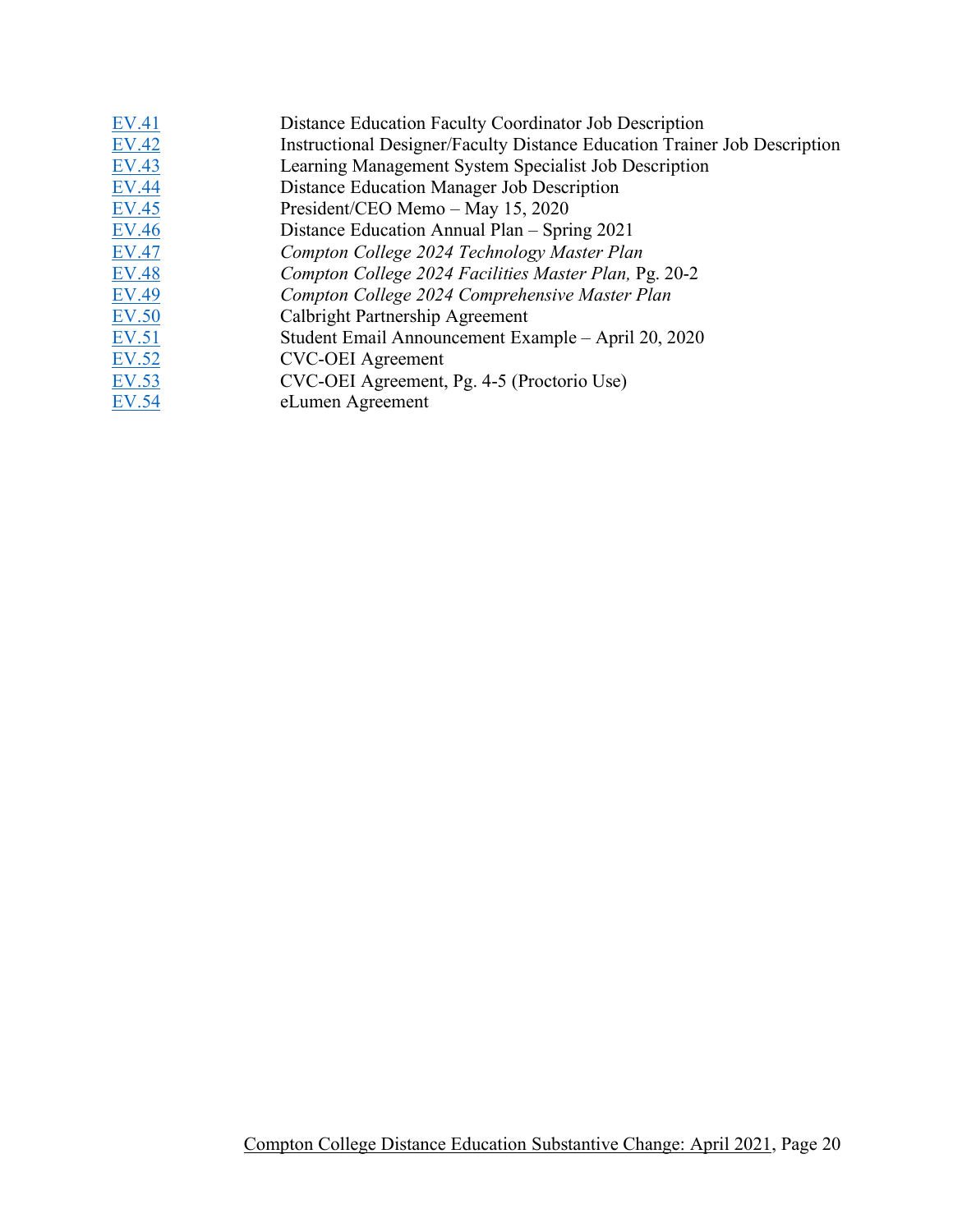#### **Appendix A: Online Program Listing**

Listed below are the complete programs offered at Compton College effective fall 2020:

Associate of Arts Degrees:

Child Development Ethnic Studies: African American Studies Option Ethnic Studies: American Cultures Option Ethnic Studies: Chicano Studies Option General Studies: Arts and Humanities General Studies: Biological and Physical Sciences General Studies: Culture and Communication General Studies: Fine and Applied Arts General Studies: Kinesiology and Wellness General Studies: Social and Behavioral Sciences Liberal Studies: Elementary Teaching (Teacher Preparation Option) Music

Associate of Arts for Transfer Degrees:

Communication Studies English Spanish Studio Arts Kinesiology **History** Elementary Teacher Education Political Science Psychology Sociology

Associate of Science Degrees:

Administration of Justice Air Conditioning and Refrigeration Automotive Collision Repair/Painting Automotive Technology Computer Information Systems Cosmetology Early Childhood Education General Science Machine Tool Technology: Machinist Option Machine Tool Technology: Numerical Control Programmer Option Marketing Nursing Nursing: Upward Mobility Option Physical Science Welding